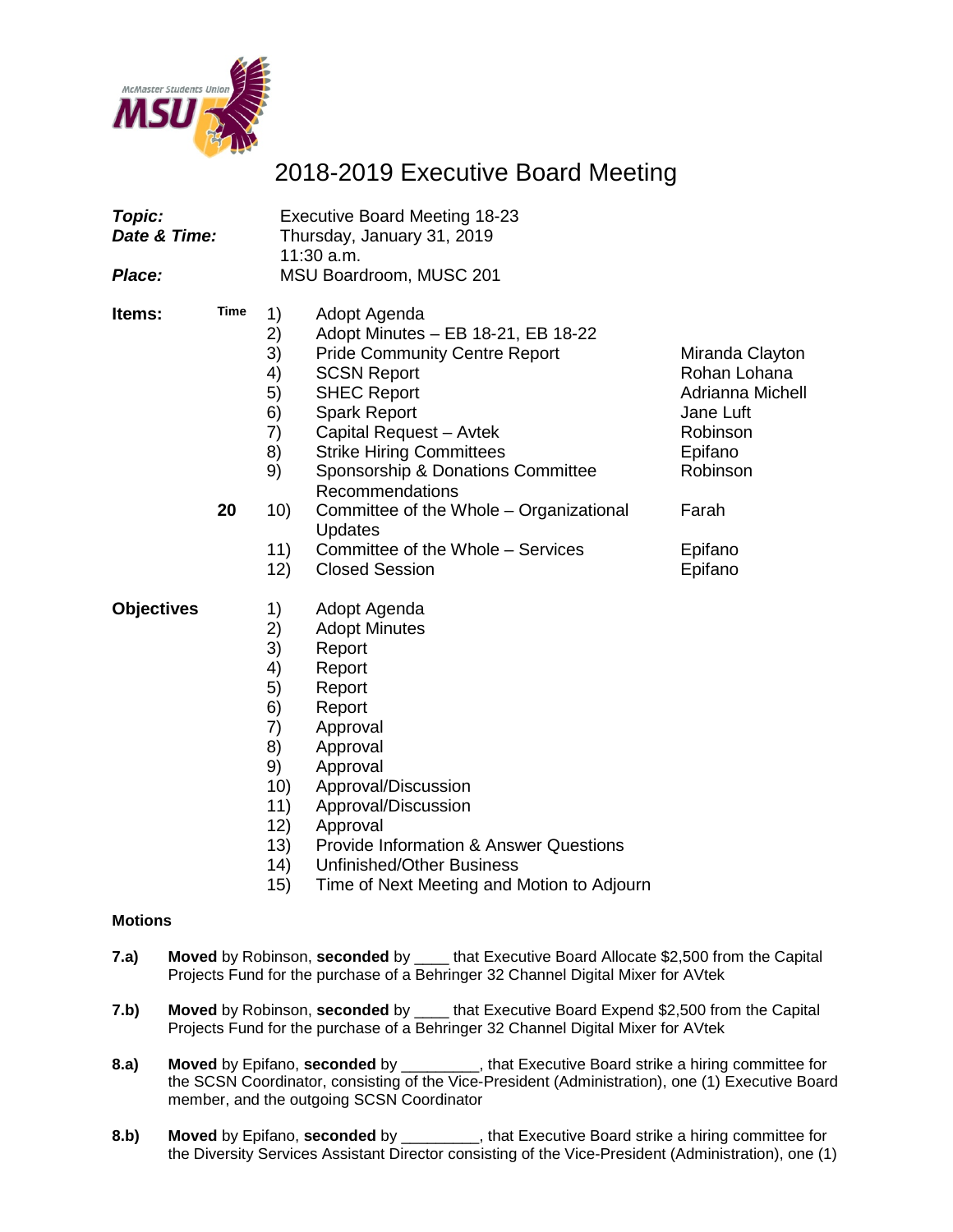Executive Board member, the incoming Diversity Services Director, and the outgoing Diversity Services Assistant Director

- **8.c) Moved** by Epifano, **seconded** by \_\_\_\_\_\_\_\_\_, that Executive Board strike a hiring committee for the FYC Coordinator, consisting of the Vice-President (Administration), one (1) Executive Board member, and the outgoing FYC Coordinator
- **8.d) Moved** by Epifano, **seconded** by \_\_\_\_\_\_\_\_\_, that Executive Board strike a hiring committee for the EFRT Assistant Director, consisting of the Vice-President (Administration), one (1) Executive Board member, the incoming EFRT Director, and the outgoing EFRT Assistant Director
- **8.e) Moved** by Epifano, **seconded** by \_\_\_\_\_\_\_\_\_, that Executive Board strike a hiring board for the Deputy Returning Officer (DRO), consisting of the Vice-President (Administration), one (1) Executive Board member, the Administrative Services Coordinator, the incoming Chief Returning Officer (CRO), and the outgoing Deputy Returning Officer.
- **8.f) Moved** by Epifano, **seconded** by \_\_\_\_\_\_\_\_\_, that Executive Board strike a hiring committee for the Maroons Coordinator, consisting of the Vice-President (Administration), one (1) Executive Board member, and the outgoing Maroons Coordinator.
- **9. Moved** by Robinson, seconded by \_\_\_\_ that the Executive Board approve the recommendations by the Sponsorship & Donations Committee, as circulated.
- **10. Moved** by Farah, **seconded** by \_\_\_\_ that the Executive Board move into Committee of the Whole to discuss the topic on the agenda, as circulated.
- **11**. **Moved** by Epifano, **seconded** by \_\_\_\_ that the Executive Board move into Committee of the Whole to discuss Services.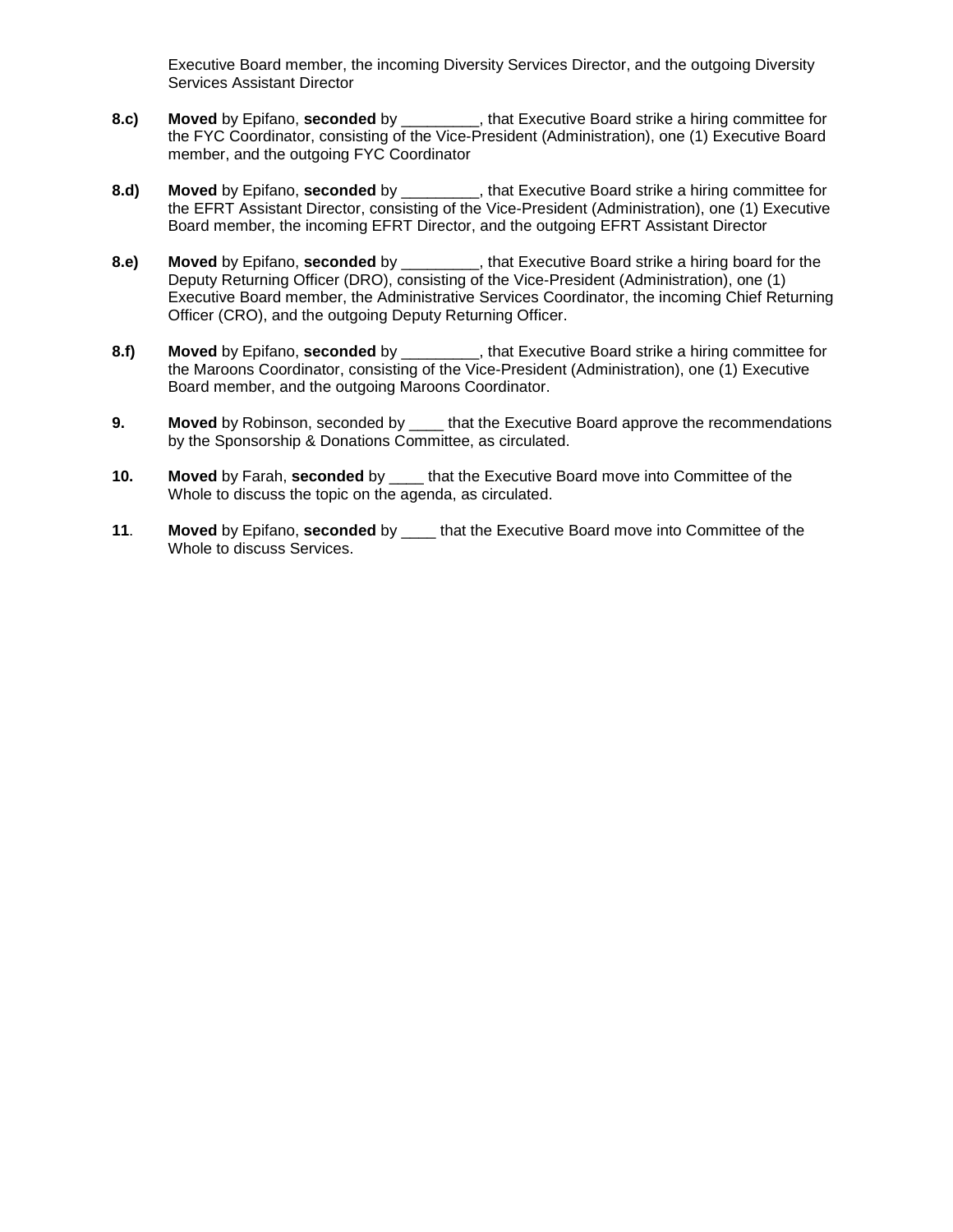### **Executive Board Meeting 18-23 Thursday, January 31, 2019 @ 11:30am MSU Boardroom, MUSC room 201**

**Called to Order 11:32am**

| Present               | Bertolo, Epifano, Farah, Florean, Gandzi, Robinson                                                                                                                                         |
|-----------------------|--------------------------------------------------------------------------------------------------------------------------------------------------------------------------------------------|
| Late                  | Roshan                                                                                                                                                                                     |
| <b>Absent</b>         | Hackett, Warwani                                                                                                                                                                           |
| <b>Others Present</b> | J. McGowan (General Manager), V. Scott (Recording Secretary), M. Wooder<br>(MCD), Jane Luft (Spark Coordinator), Adrianna Michell (SHEC Coordinator),<br>Sarah Figueiredo (AVP (Services)) |

#### **1. Adopt Agenda**

**Moved** by Gandzi, **seconded** by Robinson to adopt the agenda, as presented.

#### **Passes Unanimously**

#### **2. Adopt Minutes**

**Moved** by Robinson, **seconded** by Epifano to adopt the minutes from Executive Board meetings 18-21 – January 17, 2019 and 18-22 – January 24, 2019, as circulated.

#### **Passes Unanimously**

#### **3. Spark Report – Jane Luft presented**

**Luft summarized the report.** 

#### **Roshan arrived at 11:35am**

#### **Questions**

- **BED 10.5 ID 123 ST 2018 IS 120 ST 2018 WAS 100 FM 2018 WASH** That wasn't, and that while it was comparable to last year the turnout then was low as well. They stated that they weren't as focused on the promotions strategy and that would have played a role. Luft stated that this has been good so far for the groups as there is a good turnout.
- **FIOT** Florean asked how many students they were aiming for. Luft responded that last term there was around 200 students who signed up, and they were hoping for 150 this term.

#### **4. SHEC Report – Adrianna Michell presented**

**Michell summarized the report.** 

#### **Questions**

- Florean asked how Michell was holding the cannabis event. Michell responded that there was a bunch of moving parts that will be spread out over a week or two. They stated that there are four rave cards focusing on harm reduction, the legality of cannabis and the health effects of it.
- Wooder stated that the campaign sounds good and asked for Michell to send him the images in advance. He stated that he was sure it was well researched but would like to check the legalities. He asked Michell to explained what the issue with Underground, and if it was with intake or what they're asking for. Michell responded that a confirmation when everything has been sent to the designer would be nice, also any costing that's outside of the designed packages. Michell explained that this info would be nice before going ahead and getting things designed.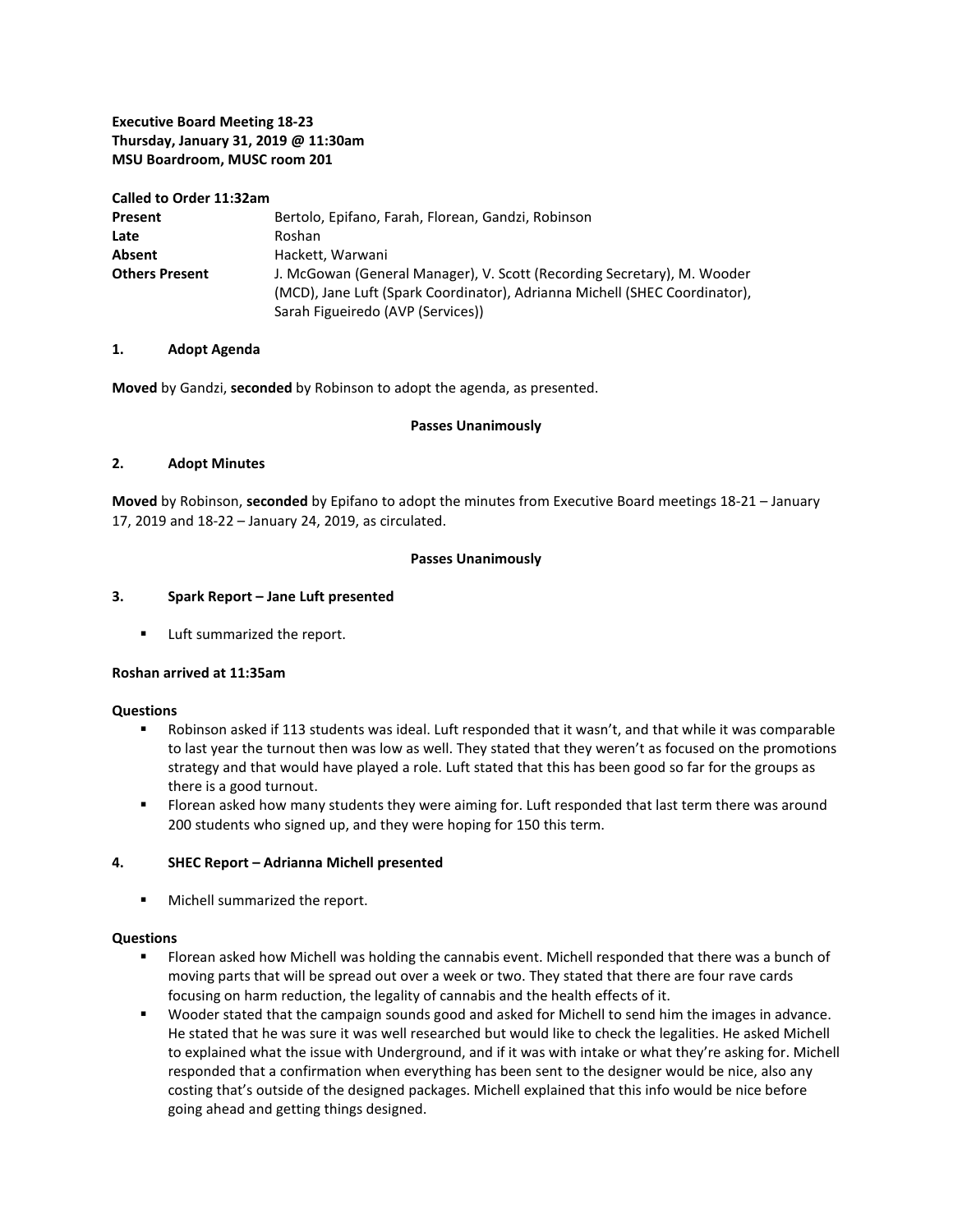- **Bertolo asked if Michell could stress messaging about edibles, as EFRT has been getting a lot of calls from** students who have taken too many. Bertolo asked if SHEC was a part of the naloxone workshop with EFRT. Michell responded that the workshop was part of a University study facilitated by public health and SHEC was assisting.
- **FIOT** Florean asked if SHEC was giving resources to Student Wellness about the cannabis event. Michell responded that they could.
- Wooder reminded everyone that edibles aren't legal or regulated in Canada yet, and to make sure students understand.
- Florean asked Michell about the executive applicants, and how they went about promoting. Michell responded that last year they had 20 applicants, and this time over 58. They explained that everything was done online, but there might have been more time than last year and that there were photos with execs and blurbs about the positions. Michell added that they had a lot of internal applicants, which hopefully shows them having a good experience with the service.

#### **5. PCC Report – report attached**

**Epifano went over the report.** 

#### **6. SCSN Report – report attached**

Epifano went over the report.

#### **Questions**

- Gandzi asked if there was a graphic for the Community Ambassador positions as they haven't seen anything. Epifano responded that they could check.
- Bertolo asked what the plans were for community ambassadors since they will only be working for two months. Epifano responded that they would get back to Bertolo about that.
- **BUM** Roshan asked how many volunteers does SCSN have. They stated that they were wondering about the continuity of service as there has been a perpetual cycle of low engagement. Epifano responded that SCSN currently only has the exec team.
- Florean would like SCSN to provide more information as to why their event didn't go as well as planned.

#### **7. Capital Request – AVTek**

#### **a) Allocate**

**Moved** by Robinson, **seconded** by Roshan that Executive Board Allocate \$2,500 from the Capital Projects Fund for the purchase of a Behringer 32 Channel Digital Mixer for AVtek

 Robinson went over the memo with the Board. They explained that it would cost the MSU \$600 extra to just buy a new console instead of renting.

#### **Vote on Motion**

#### **Passes Unanimously**

#### **b) Expend**

**Moved** by Robinson, **seconded** by Roshan that Executive Board Expend \$2,500 from the Capital Projects Fund for the purchase of a Behringer 32 Channel Digital Mixer for AVtek

#### **Passes Unanimously**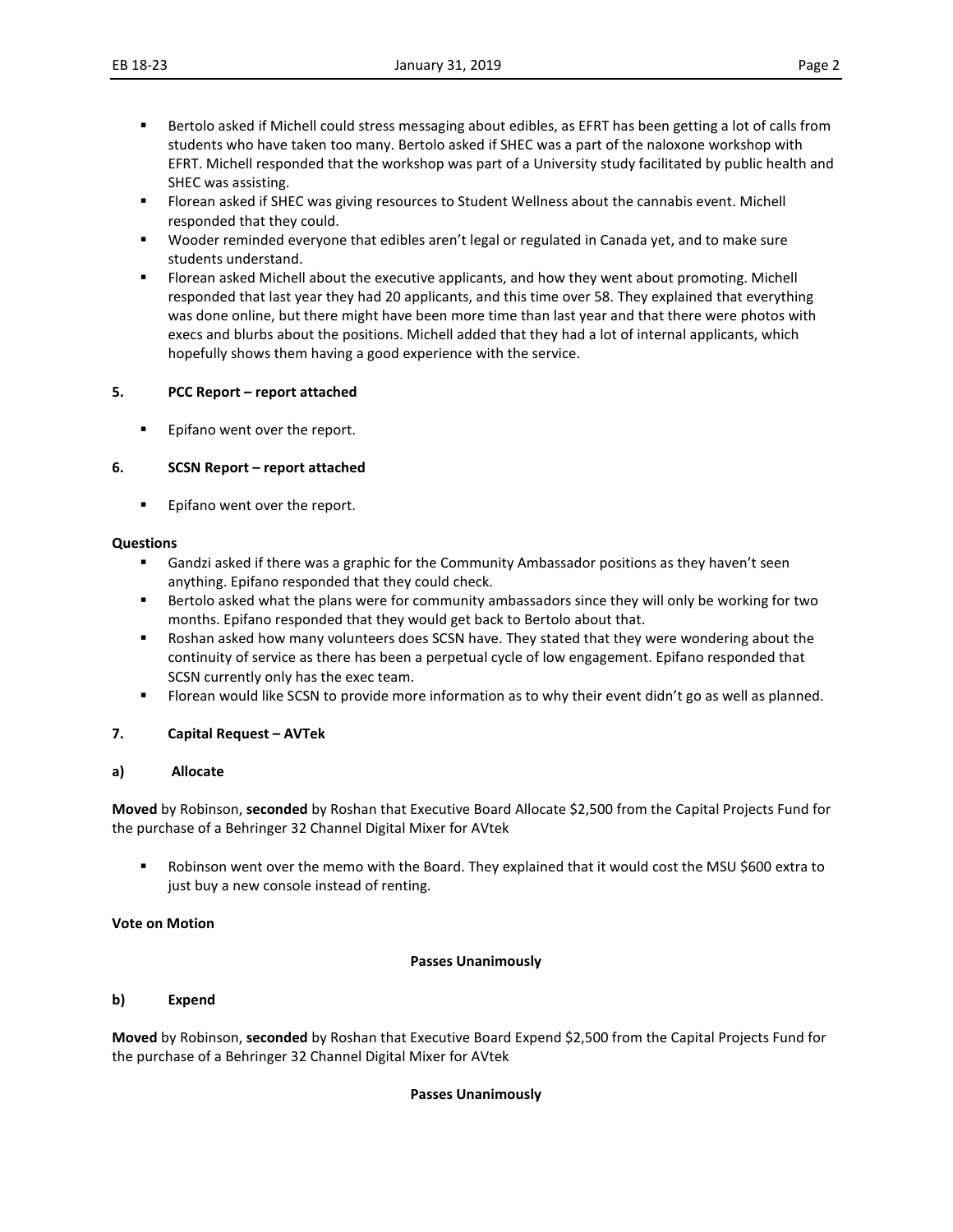#### **8. Strike Hiring Boards**

**Moved** by Epifano, **seconded** by Gandzi that the Executive Board move motions 8.a) to 8.f) omnibus.

#### **Passes Unanimously**

**Moved** by Epifano, **seconded** by Gandzi that Executive Board strike a hiring committee for the SCSN Coordinator, consisting of the Vice-President (Administration), one (1) Executive Board member, and the outgoing SCSN Coordinator

**Moved** by Epifano, **seconded** by Gandzi that Executive Board strike a hiring committee for the Diversity Services Assistant Director consisting of the Vice-President (Administration), one (1) Executive Board member, the incoming Diversity Services Director, and the outgoing Diversity Services Assistant Director

**Moved** by Epifano, **seconded** by Gandzi that Executive Board strike a hiring committee for the FYC Coordinator, consisting of the Vice-President (Administration), one (1) Executive Board member, and the outgoing FYC Coordinator

**Moved** by Epifano, **seconded** by Gandzi that Executive Board strike a hiring committee for the EFRT Assistant Director, consisting of the Vice-President (Administration), one (1) Executive Board member, the incoming EFRT Director, and the outgoing EFRT Assistant Director

**Moved** by Epifano, **seconded** by Gandzi that Executive Board strike a hiring board for the Deputy Returning Officer (DRO), consisting of the Vice-President (Administration), one (1) Executive Board member, the Administrative Services Coordinator, the incoming Chief Returning Officer (CRO), and the outgoing Deputy Returning Officer.

**Moved** by Epifano, **seconded** by Gandzi that Executive Board strike a hiring committee for the Maroons Coordinator, consisting of the Vice-President (Administration), one (1) Executive Board member, and the outgoing Maroons Coordinator.

#### **Passes Unanimously**

#### **The following members are on the following hiring boards:**

- Maroons Roshan, Florean alternate
- SCSN Gandzi, Bertolo alternate
- EFRT Assistant Director Gandzi, Roshan alternate
- Diversity Services Assistant Robinson, Hackett alternate
- FYC Warwani, Florean alternate
- DRO Warwani, Roshan alternate

#### **9. Sponsorship & Donations Committee**

**Moved** by Robinson, **seconded** by Bertolo that the Executive Board approve the recommendations by the Sponsorship & Donations Committee, as circulated.

Robinson went over the memo with the Board.

#### **Vote on Motion**

#### **Passes Unanimously**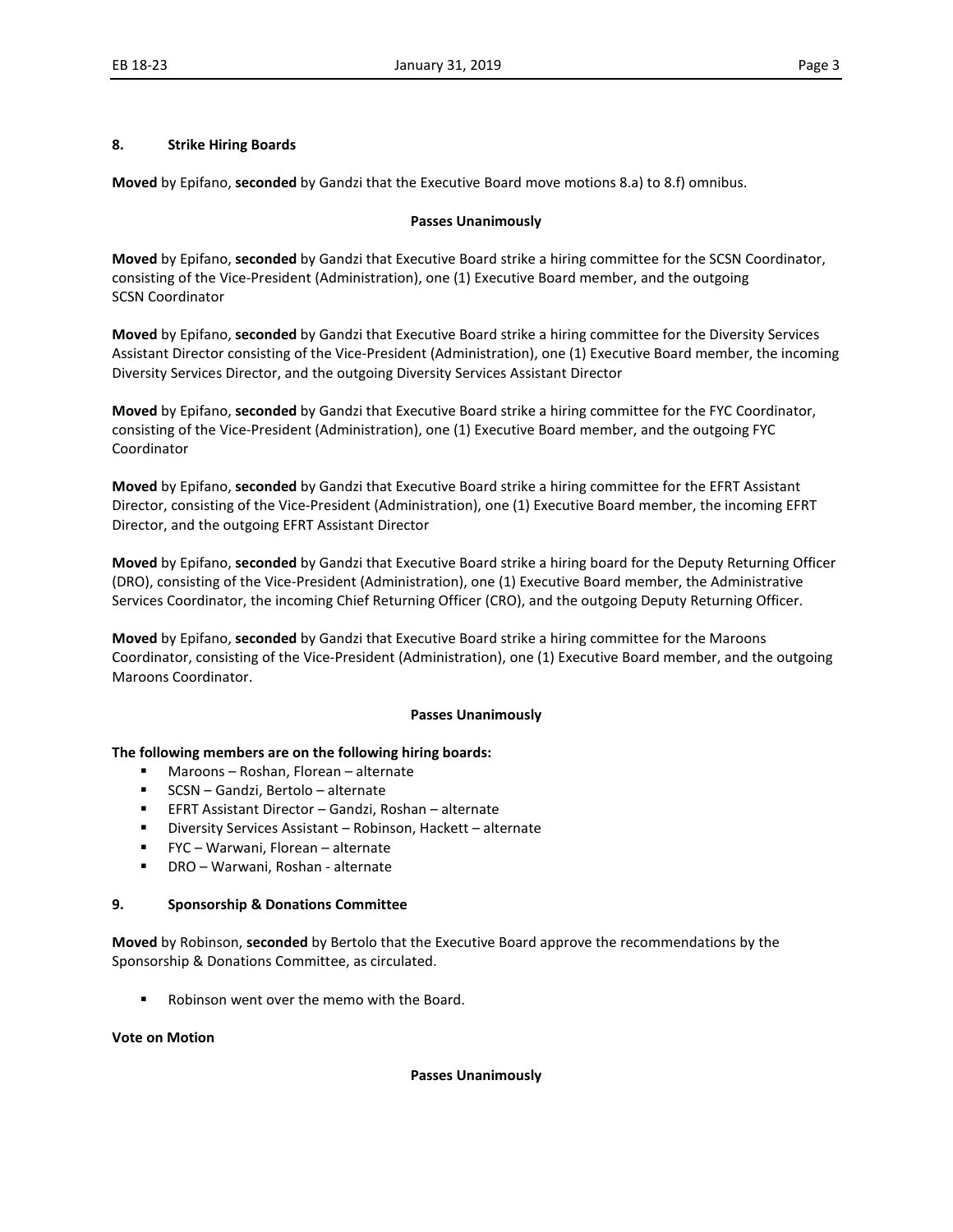#### **10. Committee of the Whole – Organizational Updates (OSAP & Fees)**

 Farah explained that they didn't sent out a topic but the Board didn't need prep for this chat, as they wanted to talk about OSAP and cuts. They explained that they will talk more in-depth about this at the SRA to have discussions to mobilize students.

**Moved** by Farah, **seconded** by Robinson that the Executive Board move into Committee of the Whole to discuss the topic on the agenda, as circulated.

#### **Passes Unanimously**

**Moved** by Farah, **seconded** by Florean that the Executive Board move out of Committee of the Whole and to Rise and Report.

#### **Passes Unanimously**

#### **Rise and Report**

**Farah reported that the Board discussed OSAP and Tuition cuts and how to make students aware of** what's going on. Farah stated that they will be speaking to the SRA members on Sunday to get ideas for information for specific messaging and will be circulating a sign-up sheet for tabling in MUSC. Farah reported that all are welcome to the Comms meeting on Monday to get more information about efforts, and SRA members will be invited. Farah reported that the current tangible items will be a letter writing campaign and inviting students to bring their laptops to email their MPPs and to push the singular petition.

#### **11. Committee of the Whole – Services**

**Moved** by Epifano, **seconded** by \_\_\_\_ that the Executive Board move into Committee of the Whole to discuss Services.

#### **Motion Fails due to no Seconder**

#### **12. Closed Session**

**Moved** by Epifano, **seconded** by Bertolo to move into Closed Session

#### **Passes Unanimously**

#### **Return to Open Session**

#### **Rise and Report**

**Figueiredo reported that the Board discussed service reviews of Maccess and Diversity Services. They** stated that with Maccess, going forward they will look at talking to the PTM and other peer support PTMs to look on making the Maccess space more welcoming and about the space/time needs. For Diversity Services, they will reach out to the PTM about the Indigenous Liaison and get in contact with them, they will also check in with the Equity and Inclusion Office about race peer support as well as reach out to clubs to see what the community needs, and look into what Ryerson, Waterloo and UOT and what they do for peer support. Figueiredo added that they will reach out to EIO about Anti-Oppression training and see if the office can take it on.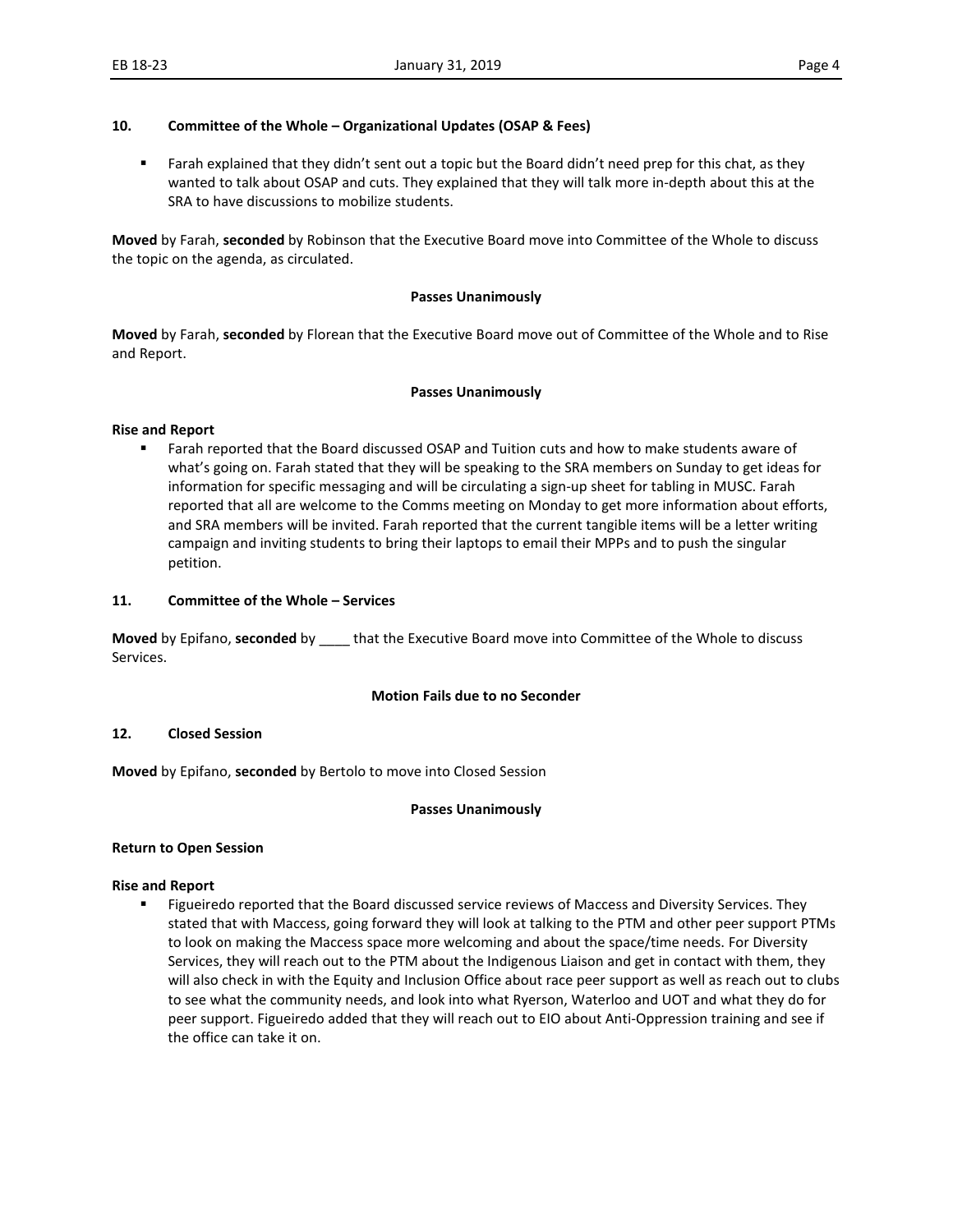#### **13. Information and Questions**

- Bertolo announced that Valedictorian nominations were open.
- Gandzi reported that they are working with MUNS for career counselling event being held in CIBC Hall.
- Wooder reported that SLEF voting was open. CLAY has staff applications up. Pride Day is February 9, with men's and women's volleyball being held that day. TAC nominations are open for one more week.

#### **14. Adjournment and Time of Next Meeting**

**Time of Next Meeting:** 

### **Thursday, February 7, 2019 11:30am MSU Boardroom, MUSC 201**

**Moved** by Florean, **seconded** by Gandzi that the Executive Board meeting be adjourned.

#### **Passes by General Consent**

**Adjourned at 1:25pm**

/vs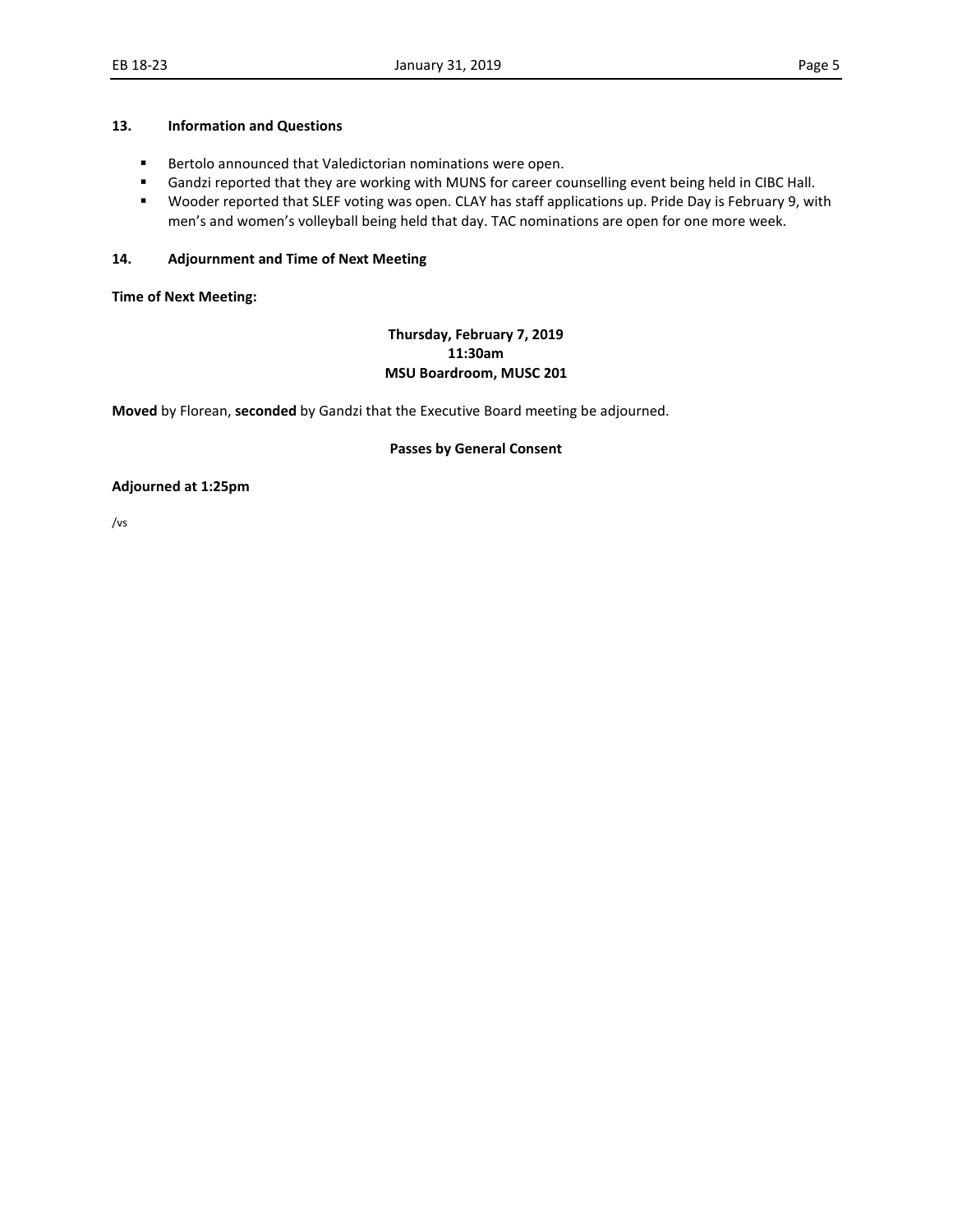

REPORT From the office of the… Spark Coordinator

| TO:      | Members of the Executive Board            |
|----------|-------------------------------------------|
| FROM:    | Jane Luft                                 |
| SUBJECT: | Spark Report 6                            |
| DATF:    | Thursday, January 31 <sup>st</sup> , 2019 |

### YEARPLAN UPDATE

The main updates since last report are that we have started our second term of the Sessions program; we are well on our way planning the Applicants' Workshop with CLAY, Horizons, First Year Council, and Maroons; and we have made some structural changes to our volunteer team and Sessions program.

The changes to our volunteer team include the loss of 2 volunteers and 1 executive member. I also made the role of being a Team Leader optional for my executive team this semester to alleviate some of their duties and ensure they aren't feeling overworked. This also worked nicely with our change to the Sessions program, being that we reduced the number of Spark groups from 5 to 4 groups per night. With fewer Team Leaders and fewer available rooms than we had last semester, this works out very nicely and will hopefully allow everyone on the team to fulfill their role in a way that works for them.

A lot of the major events and projects on my Year Plan have been checked off and the remaining plans are primarily finishing this term's Sessions, 2 more workshops, and a year-end social.

### SERVICE USAGE

- "Reached" 9,644 people and gained 14 new likes on Facebook last month
- 113 students enrolled in Sessions program
- 8 groups registered through the new Group Registration Form

### PAST EVENTS, PROJECTS & ACTIVITIES

erm 2 Registration Promo: In December, Spark began promoting the opening of our Term 2 registration through online campaigns and spreading the word via volunteers, Spark Ambassadors, and Spark partners. We also completed a promo video that captured some of Spark's activities over first semester. The aim of the video was to give students a better idea of what Spark is and ideally motivate them to register for our sessions program. We also used a new strategy for recruiting students this semester which was providing the option for students to register in groups with their friends, as we've noticed that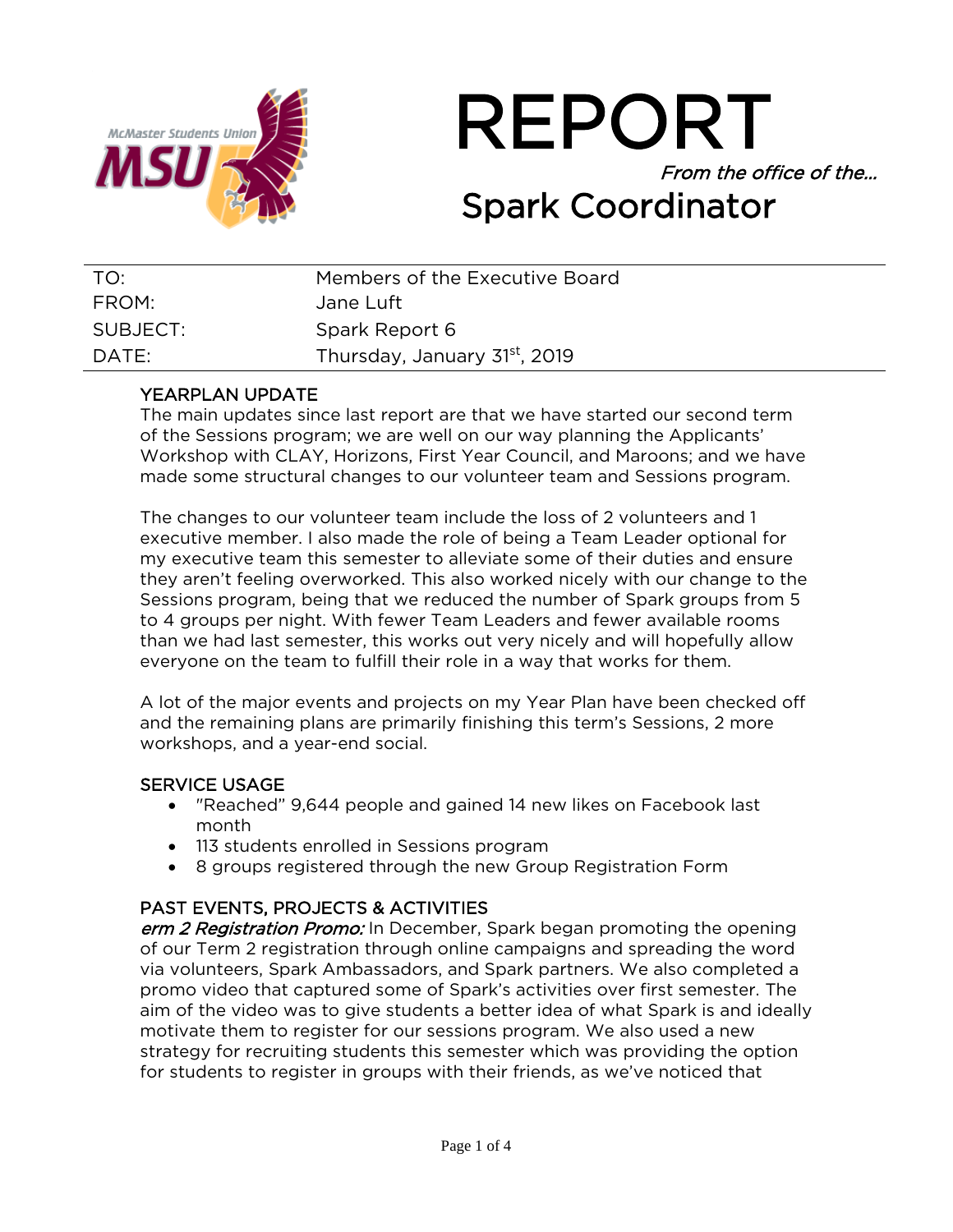Spark groups with existing friends often have better student turnout and the option to register with friends may seem more inviting than registering alone.

Winter Re-Training: On the first weekend back from classes, we ran a retraining for our Team Leaders in Clubspace. At this training, we covered logistical details for the upcoming semester including new co-ships, changes to weekly trainings, and the promotional plan for the final weeks before Sessions began. We also took a portion of the training to address feedback from volunteers we received over the term and to explain to the team what steps have been taken to address the feedback. Finally, we went through a number of scenarios and challenges our volunteers face as Team Leaders and discussed in small groups ways to navigate them. Overall, the re-training was successful and allowed us to give our volunteers a refresher on their Spark responsibilities as well as motivate them in their roles for the last few months of the year.

Sessions Opening Ceremonies: During the first week of our mentorship program, we run "Opening Ceremonies" where all students meet in Clubspace for large icebreakers and learn a bit about Spark before breaking off into their small groups. This was a successful opening event that engaged students in a large group setting and hopefully got them excited for the upcoming semester.

**Term 2 Sessions:** Term 2 sessions have started up and a few changes have been made to better serve students and to adapt to changing conditions. Despite registration numbers, there are rarely a large number of students attending session every single week, and we've realized that 5 session groups each night is unnecessary. We have reduced the number of groups to 4, allowing each group to start with more students and also allowing us to adapt to the reduced number of rooms available to us. MUSC has enforced their weekly hour limit policy this semester, making it difficult for us to find space for all our Spark groups, but this change to 4 groups per night has helped to address this.

### UPCOMING EVENTS, PROJECTS & ACTIVITIES

Applicants' Workshop: Spark has run this event in collaboration with CLAY and Horizons for the past couple of years but this year we have also involved First Year Council and Maroons. First Year Council will offer valuable outreach to first year students, helping Spark to fulfill our mandate. Maroons will be assisting by running the Livestream Q&A about applications and walking students from residence to the workshop.

Guidebook #3: Now in term 2, our Promotions & Publications Coordinator is working on developing our third guidebook of the year that will focus on academics. We will be moving towards developing a smaller guidebook that can be used in future years as a template requiring little re-design and saving costs in the future.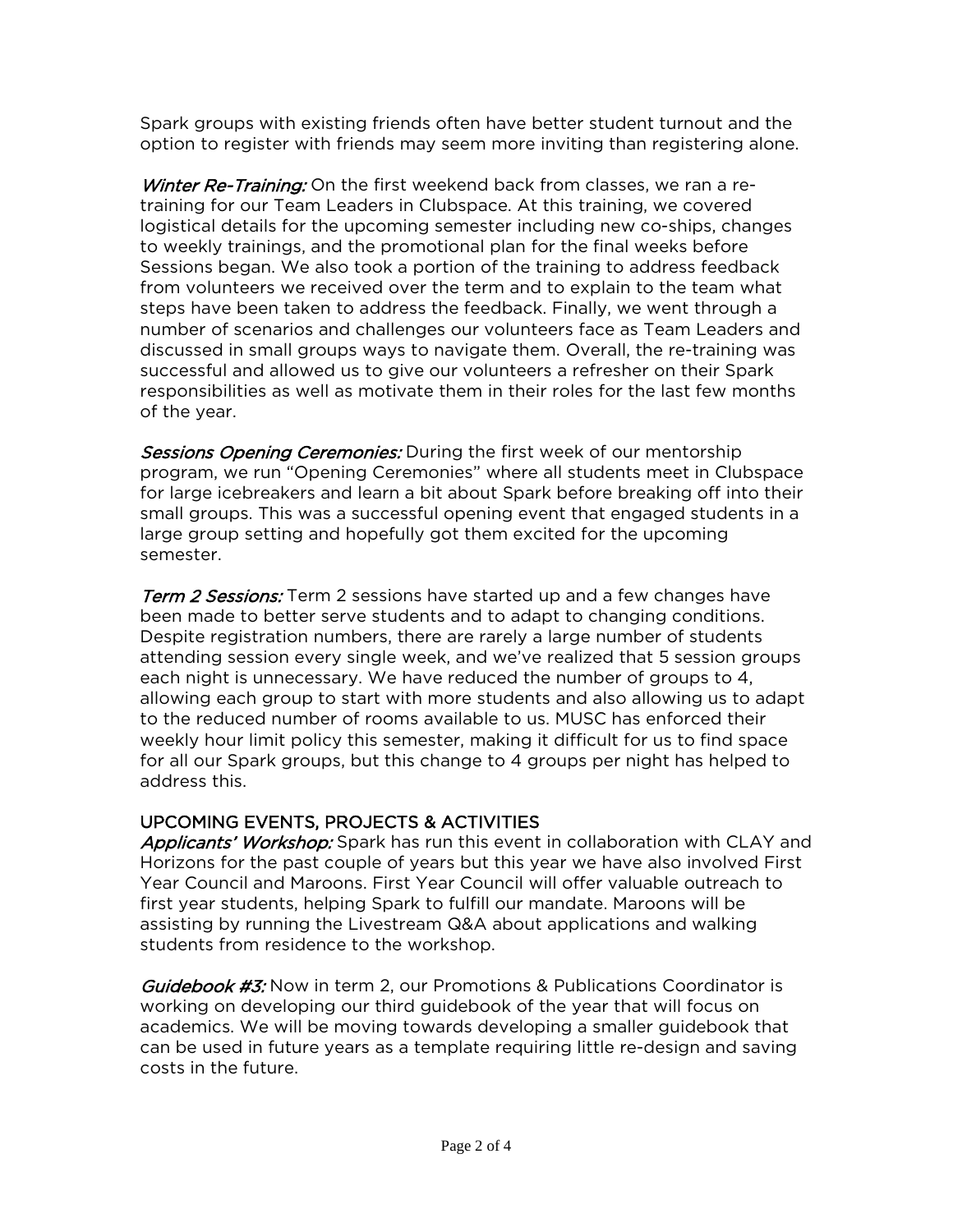### BUDGET

| <b>ACCOUNT</b><br><i>CODE</i>     | <b>ITEM</b>                             |  | BUDGET / COST |  |  |  |
|-----------------------------------|-----------------------------------------|--|---------------|--|--|--|
|                                   |                                         |  |               |  |  |  |
| 5003-0125                         | <b>TOTAL SPENT IN LINE</b>              |  | \$0.00        |  |  |  |
| <b>OFFICE</b><br><b>SUPPLIES</b>  | <b>REMAINING IN LINE</b>                |  | \$60.00       |  |  |  |
|                                   |                                         |  |               |  |  |  |
| 6102-0125                         | <b>TOTAL SPENT IN LINE</b>              |  | \$2,981.04    |  |  |  |
| <b>ANNUAL</b><br><b>CAMPAIGNS</b> | <b>REMAINING IN LINE</b>                |  | \$18.96       |  |  |  |
|                                   |                                         |  |               |  |  |  |
| 6501-0125                         | <b>TOTAL SPENT IN LINE</b>              |  | \$3,072.57    |  |  |  |
| ADV.&<br><b>PROMOTIONS</b>        | <b>REMAINING IN LINE</b>                |  | $-$72.57$     |  |  |  |
|                                   |                                         |  |               |  |  |  |
| 6802-0125                         | <b>TOTAL SPENT IN LINE</b>              |  | \$725         |  |  |  |
| <b>LEADER</b><br>TRAINING         | REMAINING IN LINE                       |  | \$25.00       |  |  |  |
| <b>TOTALS</b>                     |                                         |  |               |  |  |  |
|                                   | TOTAL BUDGETED DISCRETIONARY SPENDING   |  | \$6,810.00    |  |  |  |
|                                   | TOTAL ACTUAL DISCRETIONARY SPENDING     |  | \$6,778.61    |  |  |  |
|                                   | <b>REMAINING DISCRETIONARY SPENDING</b> |  | \$31.39       |  |  |  |

Since last report, the major expenses have been paying the remaining balance to the Art Gallery for food, drinks, and service charges. This large invoice came out of Annual Campaigns but was mostly covered by the revenue generated through Formal ticket sales. Other expenses since last report include promotional materials for our Term 1 Registration and supplies for the last term of sessions (around \$100). I am close to reaching the total budgeted discretionary spending but additional expenses have been approved this year due to the changes in promotional material creation.

Future costs that are yet to be spent include snacks/materials for upcoming events (around \$50), money for the Discover Your City session (\$200-250) 1-2 guidebooks (around \$500 each), promotional materials for our final workshop of the year (\$200), and volunteer appreciation at the end of year (\$300-400). Considering these costs, I anticipate spending approximately \$1200 over budget in Adv. & Promotional costs and around \$700 over in Annual Campaigns.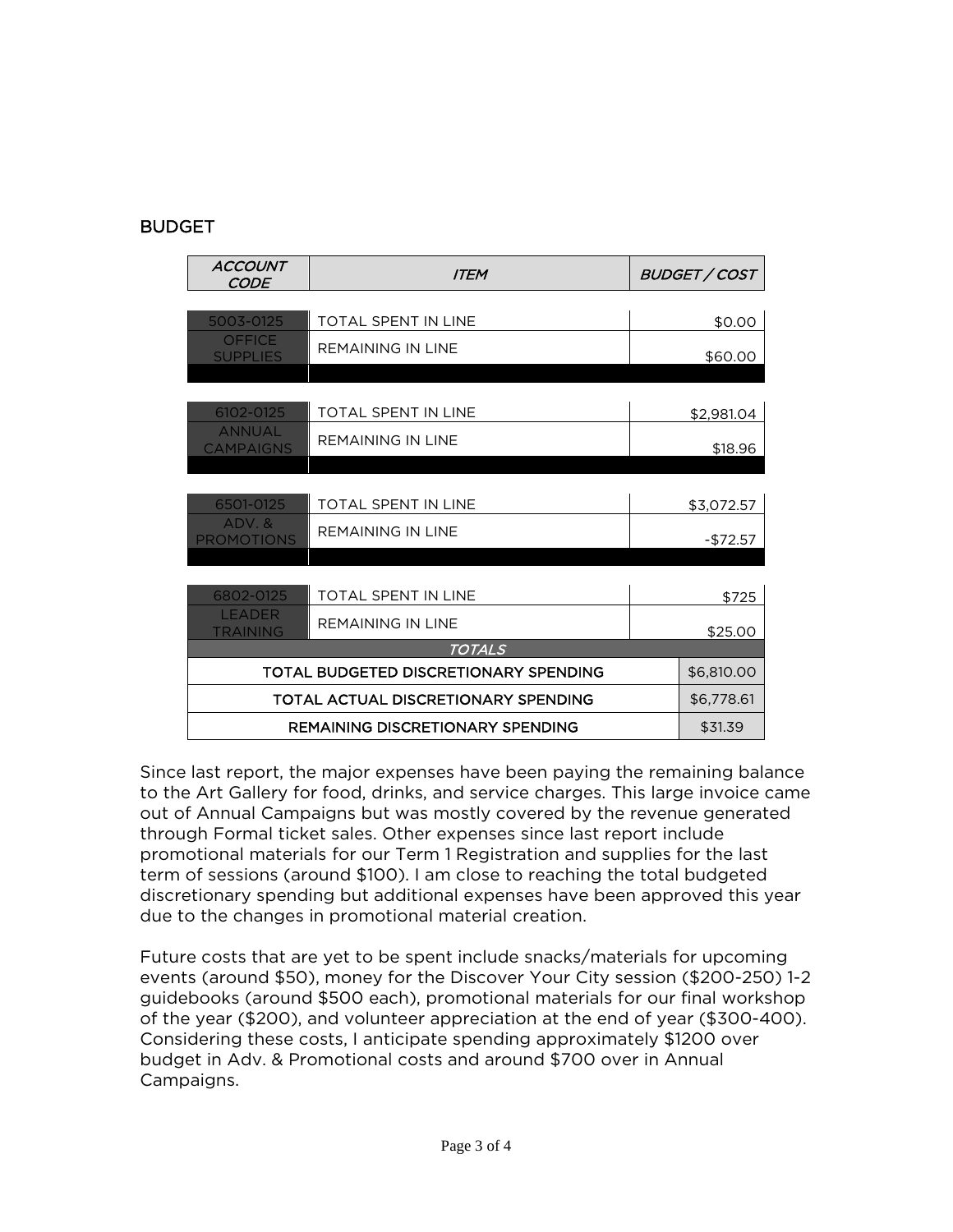### VOLUNTEERS

We have faced a few challenges with volunteers over the past couple of months. Due to personal reasons, we had 2 volunteers leave their Team Leader positions. Due to the restructuring of session groups this term (4 groups per night instead of 5), this has not been an issue as we still have more than enough Team Leaders to lead each of the groups.

We also faced the challenge of losing an executive member which has been dealt with through various meetings with VP-Admin, Kristina Epifano, and a lot of communication with volunteers affected by this situation.

### CURRENT CHALLENGES

At this point in the semester, things are running quite smoothly and we are gearing up for the final months of Sessions and events. The only challenge we are still trying to address is potentially getting an extra room for Wednesday and Thursday since we only have 1 MUSC room that 2 groups have to share right now. This takes away from the intimate setting Spark aims to create in small groups so we are hoping to speak with Josephine about potentially booking the Clubs boardroom without having to book it one month in advance every week (as per the standard process of booking the room).

### **SUCCESSES**

I am SO proud of all the hard work my team has been doing to recruit students, lead sessions, and support first years and fellow Team Leaders. Special shoutout to our Sessions Coordinator, Anika Spasov, for all the extra work she's been putting in lately as executive roles have changed. She's been a great help to me in keeping Spark running smoothly over the past month.

### OTHER

Nothing else for now! Feel free to reach out if you have any feedback/questions at [spark@msu.mcmaster.ca](mailto:spark@msu.mcmaster.ca) or bring them up during Thursday's meeting! Thank you for taking the time to read this report.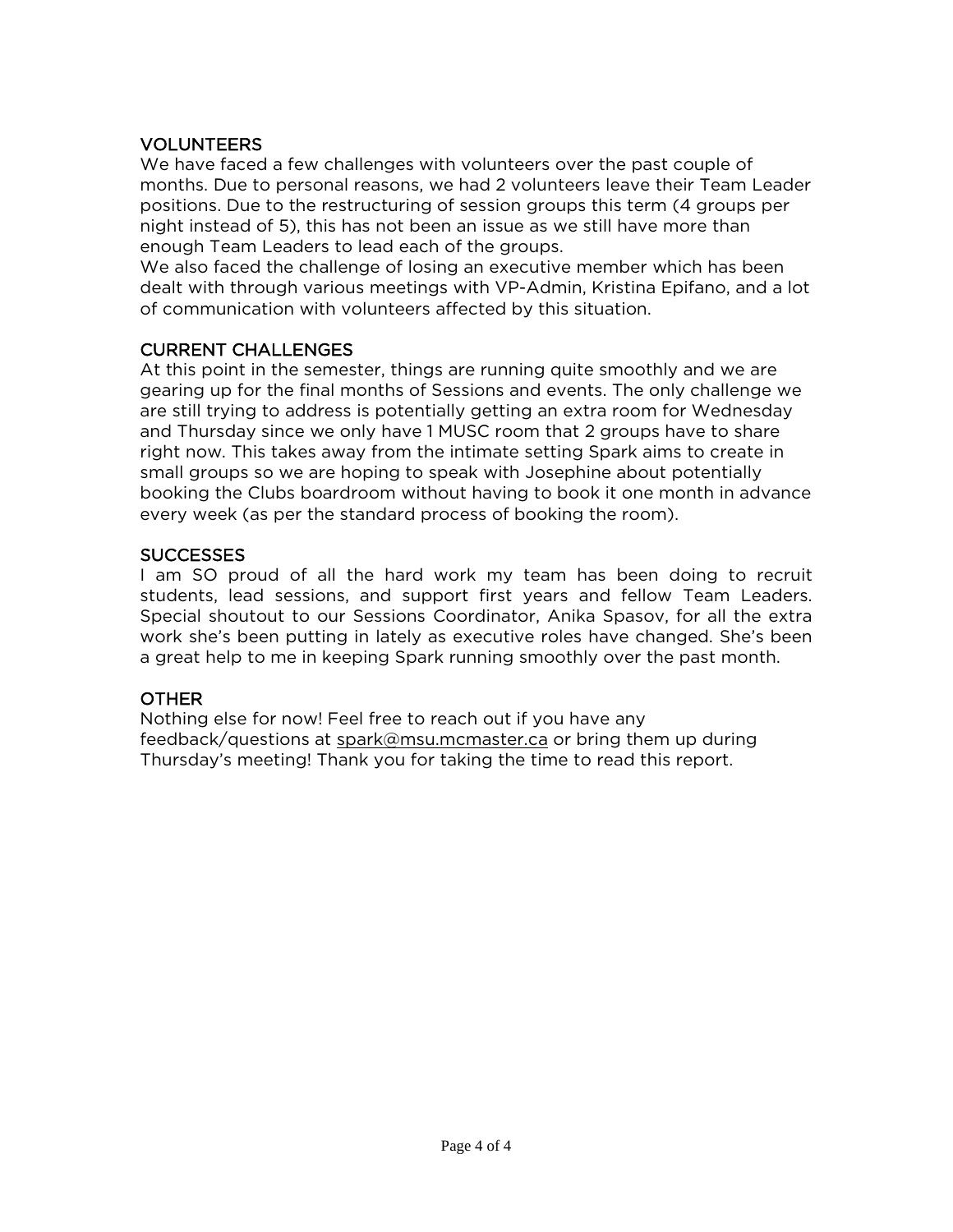

REPORT From the office of the… Pride Community Centre Coordinator

| TO:      | Members of the Executive Board  |
|----------|---------------------------------|
| FROM:    | Miranda Clayton                 |
| SUBJECT: | Pride Community Centre Report 6 |
| DATE:    | January 29, 2019                |

### YEARPLAN UPDATE

I haven't reported since the end of November but everything is going about according to plan. For December and January we planned to have a holiday event, reopen volunteer hiring, hire and train new volunteers, run a workshop on what to do if you are arrested for protesting, and have a volunteer appreciation social. We held our winter holiday event, hired and trained new volunteers, and held our workshop. The workshop ended up being incorporated into Pride History Week, which we just finished. We originally intended to hold History Week in March but rearranged our second semester plans to have it in January and move a February event to March because our February was absolutely packed. We had plans to hold the social but unfortunately had to cancel it due to the snowstorm so we are in the process of rescheduling and planning a new one. We were also going to hold the PCC Single Mingle for Valentine's Day but February is so saturated with programming we will be saving that event for next year.

### SERVICE USAGE

We are continuing to have good service usage. Numbers are consistent with last semester and I have noticed a few new faces becoming regulars in the space this month. I have also noticed more people accessing our "closed" space as a quieter alternative to our "open" space to just relax or get work done in a safer space. Our groups have been completely revamped for this semester and we are hoping this increases usage as group attendance wildly varied between groups. The groups now run every other week on a rotating block schedule instead of every week, only 1 group runs per night, and groups run from 5:30 PM to when the group feels it's time to end (usually between 6:30 and 7:00). I feel this will increase group attendance as we noticed the groups that ran later in the night had the poorest attendance but now all groups run at 5:30. We also feel maybe we should rebrand the groups a bit from being called support groups to being called community groups as we have been informed by space users that support groups sound very serious and they are looking for something a little more relaxed. People have finally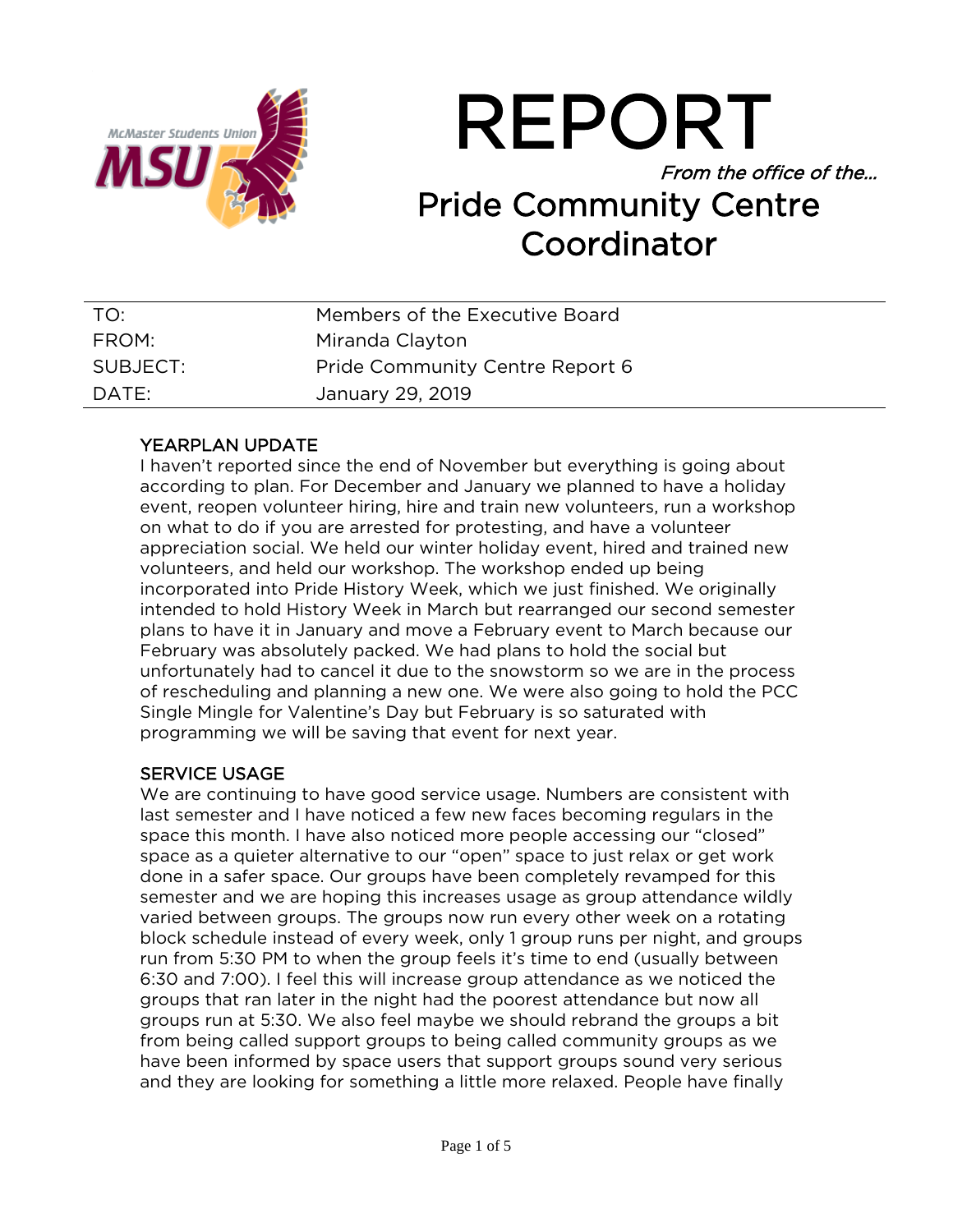started accessing our one on one support by booking it through email or social media messages and so far I have received positive reviews.

### PAST EVENTS, PROJECTS & ACTIVITIES

Since my last report at the end of November we have held our Non-Denominational Winter Holiday Shebang and our Pride History Week. For the Shebang we decorated a MUSC room, had lots of snacks, activities, and music and just had a really fun time de-stressing before exams. It was successful, we had people in and out all afternoon and ran out of seats. Kristina came, she can attest to it being a good time. History Week got off to an extremely rocky start but ended up working out. The week was originally going to be an AIDS week in November, then we decided to make History week AIDS focused, then one of our speakers had to reschedule, we had to shift the events around, and ended up giving it less than a week of promo. Surprisingly, it mostly worked out. All the events saw a decent amount of participants except the Documentary + Direct Action event with the movie and letter signing to Canadian Blood Services on the blood ban for MSM and treatment of trans donors. Luckily, we have had people message us saying they still want to sign letters so we will be tabling and having them available in the space for signing. It seems our day events get a far better turnout than our night events so in the future we will try to have more day events for our larger campaigns.

Another project is the kitchen station I talked about in my last report. We managed to score a microwave, electric kettle, and mini fridge for free via donations! People heard we were putting together the station and started offering up items they were not using. Shout out to Kristina for offering up SWHAT's old fridge. Multiple people have even started donating tea and hot chocolate to keep around for everyone. So far we only have the kettle set up because we need to decide how to arrange the fridge and microwave but we are already out of cups so I think this project is appreciated.

### UPCOMING EVENTS, PROJECTS & ACTIVITIES

We have an extremely action packed February planned with 2 large collaborative social events and a trans week. We collaborated with Campus Events for the drag show featuring RuPaul's Drag Race contestant Morgan McMichaels on February  $6<sup>th</sup>$ . We acted as a consultant on ensuring the event was LGBTQ2SI+ friendly and will be providing a peer support area in The Grind during the event because drag shows can be extremely overwhelming. Our other big social event is the Pride Night volleyball game with Athletics & Recreation. We are working together to host a panel on inclusivity as well as have plentiful free rainbow Mac shirts to give out. Some local Hamilton LGBTQ2SI+ organizations will also be invited to set up booths and promote themselves.

Our trans week will be called Transcendence and happen the week before reading week. Our week differs from WGEN's trans week thematically so there is no concern of programming overlap or duplication. Theirs is more somber and revolves around the trans day of remembrance but our exec decided ours is more of a celebration and contains more practical workshops. We will be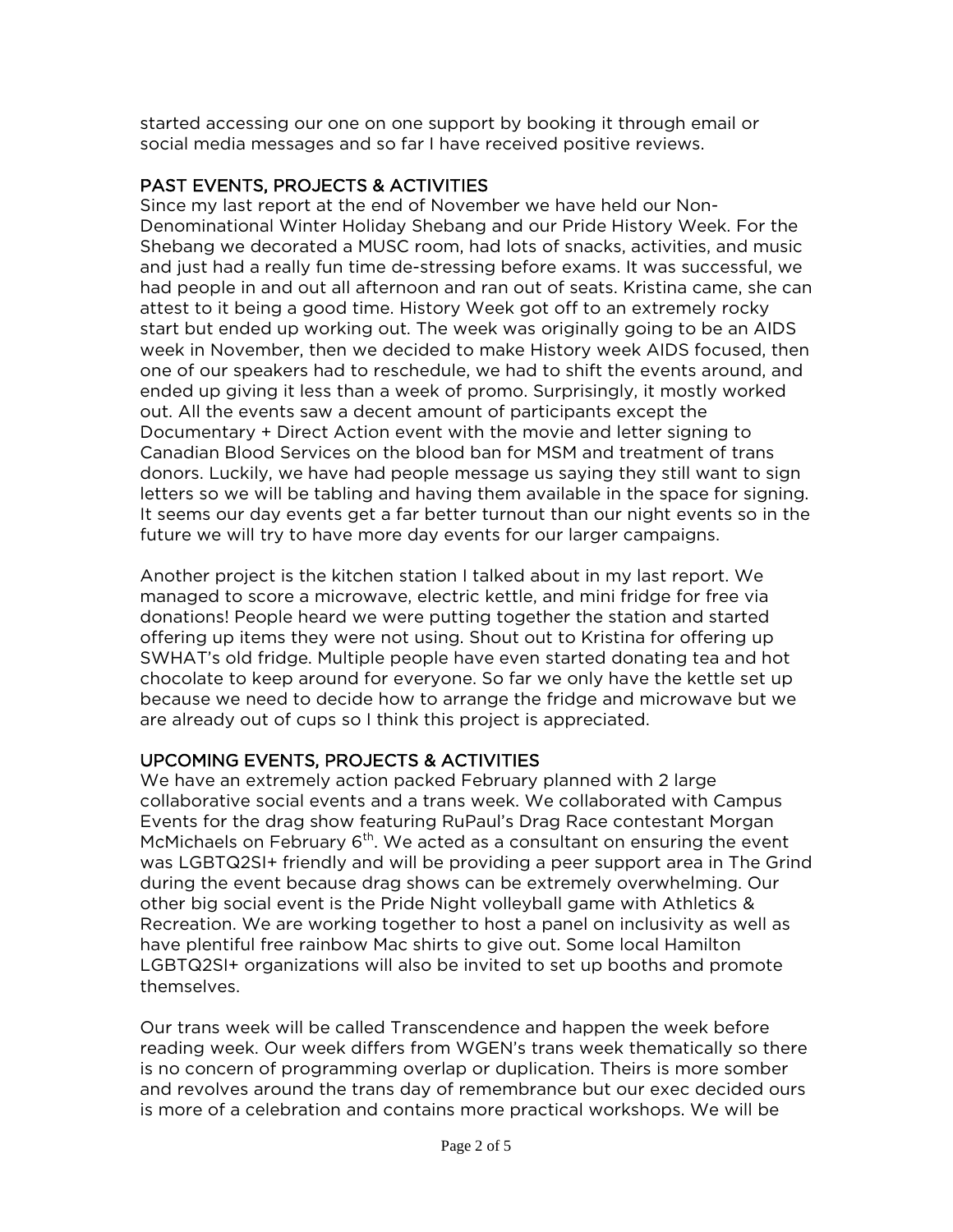hosting a workshop on how to legally change your name, having an event on style (painting nails, styling different lengths of hair, doing makeup, getting gender affirming items, etc.), having a creative event where you can write a letter to your past or future self talking about how far you've come or where you want to go, turning our trans community group into a big social, and hopefully having another coffeehouse in The Grind. Our Trans Community Group is very well attended so we have a solid base to promote to and last time we had a coffeehouse we ran out of performance slots and seats in The Grind so I am confident in this week being a success.

Drew has been hired as my replacement and we are began the transition process this week by reviewing the executive positions and making edits together so we can open hiring. They chose their hiring board and are extremely eager to get started for a smooth transition.

| <b>McMaster Student's Union</b>                                                                 |          |          |            |            |           |           |            |  |
|-------------------------------------------------------------------------------------------------|----------|----------|------------|------------|-----------|-----------|------------|--|
| Dept. 0119 - Pride Community Centre                                                             |          |          |            |            |           |           |            |  |
| For the Eight Months Ending Monday, December 31, 2018                                           |          |          |            |            |           |           |            |  |
| <b>MSU</b><br>Prior Yr.<br>Prior Yr.<br>Current<br>Current<br>Prior Yr.<br>Approved<br>% Budget |          |          |            |            |           |           |            |  |
|                                                                                                 | Month    | Month    | <b>YTD</b> | <b>YTD</b> | YE        | Budget    | Used       |  |
| community centre                                                                                | December | December | 2018-19    | 2017-18    | 2017-18   | 2019      | To Date    |  |
|                                                                                                 |          |          |            |            |           |           |            |  |
| All:                                                                                            |          |          |            |            |           |           |            |  |
| 5003-0119 OSCC - OFFICE SUPPLIES                                                                |          |          | 684.29     |            |           | 60.00     | 1140.48%   |  |
| 5101-0119 OSCC - TELEPHONE                                                                      |          | 50.30    | 251.50     | 402.40     | 603.60    | 600.00    | 41.92%     |  |
| 5202-0119 OSCC - COMMUNITY OUTREACH                                                             | 51.57    |          | 79.57      |            | 36.97     | 100.00    | 79.57%     |  |
| 6102-0119 QSCC - ANNUAL CAMPAIGNS                                                               |          |          | 980.77     | 265.41     | 456.69    | 3,300.00  | 29.72%     |  |
| 6494-0119 OSCC - VOLUNTEER RECOGNITION                                                          |          |          | $-40.00$   |            | 500.00    | 500.00    | $(8.00\%)$ |  |
| 6501-0119 OSCC - ADV. & PROMO.                                                                  |          |          | 666.17     | 1,900.00   | 1,655.08  | 1,500.00  | 44.41%     |  |
| 6604-0119 OSCC - RESOURCE PURCHASES                                                             |          |          |            |            |           | 100.00    | 0.00%      |  |
| 6804-0119 OSCC - TRAINING EXPENSE                                                               |          |          | 34.52      | 228.08     | 228.08    | 500.00    | 6.90%      |  |
| 7001-0119 OSCC - WAGES                                                                          | 788.40   | 863.58   | 6,347.92   | 4,836.01   | 7,355.27  | 8,500.00  | 74.68%     |  |
| 7101-0119 OSCC - BENEFITS                                                                       | 66.04    | 62.64    | 520.64     | 377.75     | 550.74    | 595.00    | 87.50%     |  |
| 8001-0119 OSCC - DEPRECIATION EXPENSE                                                           |          |          | 202.64     | 202.64     | 303.96    | 300.00    | 67.55%     |  |
|                                                                                                 |          |          |            |            |           |           |            |  |
| <b>Total All</b>                                                                                | 906.01   | 976.52   | 9,728.02   | 8,212.29   | 11,690.39 | 16,055.00 | 60.59%     |  |
|                                                                                                 |          |          |            |            |           |           | 66.67%     |  |

### **BUDGET**

We are in line with where our budget should be with the exception of our "office supplies" line. I have checked in with Maggie regarding this and she informed me "There was a charge for paint removal & window covering paid to Dee Signs for \$658.34 and a credit of \$56.49 from Ikea for items that were returned." I vaguely recall discussing this at a previous EB meeting but it may have been the one after Pride Week so unfortunately I was too sleep deprived to be sure. If anyone can shed light on this I would appreciate it.

The rest of our budget is well in line. So far this month we have spent approximately \$100 on volunteer training, which has left us with quite a bit of leftover money in that category. We also have lots to work with in volunteer appreciation so we will be planning a really good social. Our History Week cost us \$300 for one of the workshop facilitators, \$50 for another workshop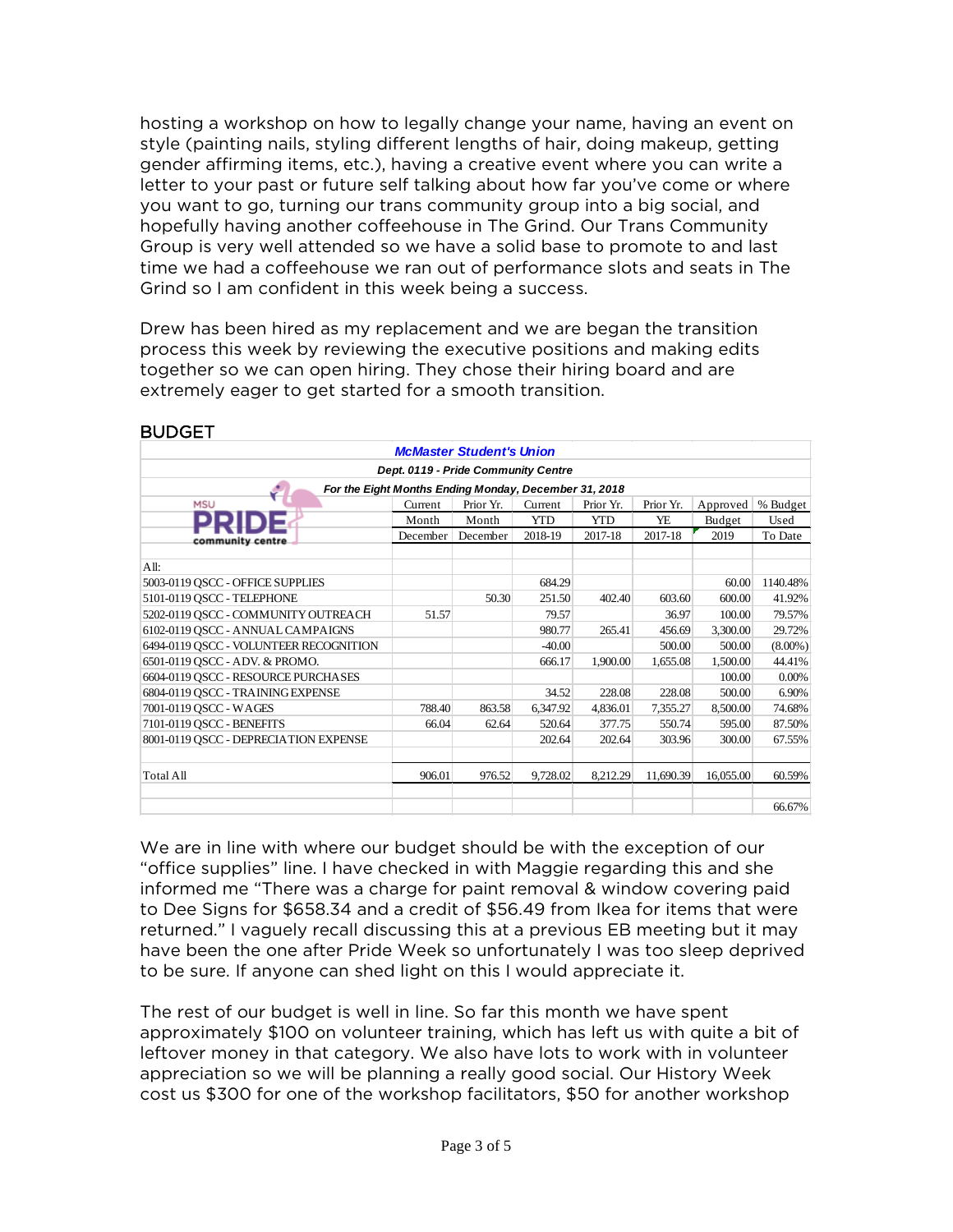facilitator, \$50 in snacks, and approximately \$100 for the AIDS quilt shipping for a total of about \$500. This leaves us with about \$1820 left which is enough to put on a great trans week, LGBTQ+ Students Forum, and end of year stressbuster social. There is a loose end I need to tie up cost wise but it is are small. I have yet to actually pay for when we used MUSC for the Pride Week rally but that cost is under \$30 and no one is harassing me for it so they will get it sometime before I leave. Unfortunately I was not able to get our balance at Underground but we were in line for about 50% of the budget halfway through the year as of my last report so we should still be in line. I will evaluate our balance when we get it and report on it in my next report.

### VOLUNTEERS

We recently trained 9 new volunteers to bring our total up to around 40 excluding exec. We drastically need to plan our volunteer social and have our full volunteer meeting to tighten things up with them. We are still seeing some of the same issues from first semester regarding poor shift management, such as forgetting to lock the door at closing or not saying hello when people walk in. I recently received a complaint email that the space felt unwelcoming but I was able to speak with the volunteer on shift at the time to clear it up with them as well as the person who sent the complaint so there is no bad blood. The last thing is getting everyone to sign the volunteer contracts which admittedly should have happened a long time ago. We plan to have everyone sign them together at the social. Volunteer management has been a bit of an issue this year but that is no one's fault in particular. My volunteer coordinator was left with terribly outdated resources from the previous exec (literally a decade old binder), there was no one to transition her in (the previous volunteer coordinator quit and disappeared), and she has experienced some deep personal challenges that have made coordination difficult but we are all working through it together as an exec to make sure we are on top of it.

### CURRENT CHALLENGES

We are very behind where I would like to be in terms of resources. I set reasonable goals for the year with my two resources exec over the summer and all of them are either barely in progress or not begun. Examples include sorting and organizing the library, acquiring safer sex items, acquiring gender affirming items, making pronoun buttons for volunteers and space users, printing volunteer tags so we know who is on shift, and reviewing the pamphlets/posters we keep in the space. Sorting and organizing the library has been in progress since the summer and one resource exec has made the buttons a personal project. I reached out to both of them in our resource team Slack group message to express my frustration and open conversation on how to work through this and where to go from here. One of them spoke to me privately and expressed they have been trying to get projects started but were unsure of where to go as the more inexperienced exec. They said they had been looking to the other resources exec for guidance and assistance but did not get any so things had fallen apart. Luckily the more experienced resource exec messaged us both and took ownership of this so there was no conflict and we are sorting out what we can reasonably accomplish before May. Regardless, I am still frustrated because everything else is going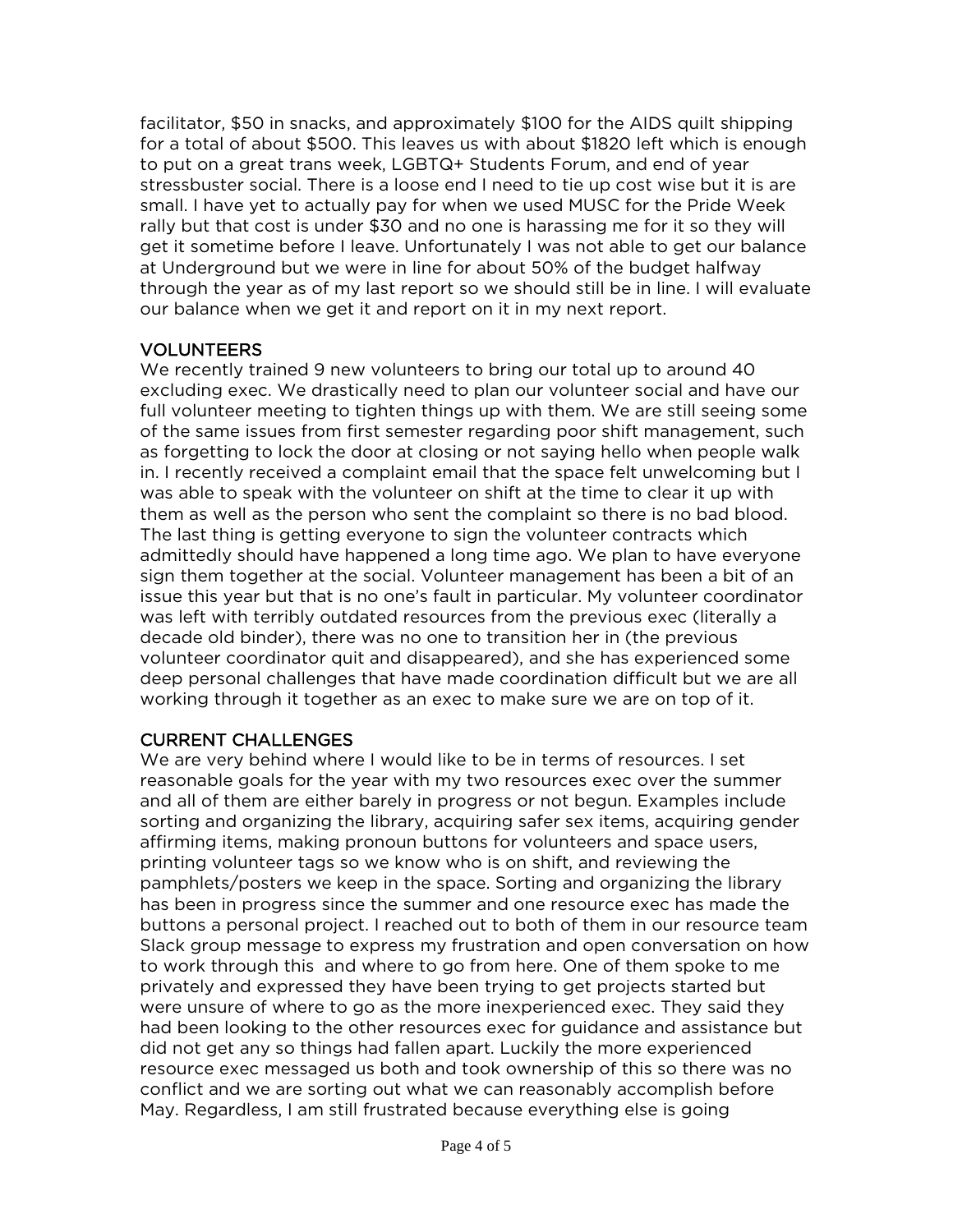incredibly well so it seems silly when people visit our space expecting to find things we should have but do not.

### **SUCCESSES**

I documented my trip to the OSAP rally at Queen's Park as an Instagram story on the PCC account and people seemed to enjoy it. We gained some followers that day and received positive messages about it. We will be using this feature more in the future. I am also incredibly proud of the Remember + Reflect event with the Canadian AIDS quilt. We had visitors that were students, staff, faculty, community members, and allies coming to pay respects and reflect on the weight of the AIDS crisis. There were a lot of tears from many different people. Finally seeing the quilt patch I had looked at online in person was surreal and we were so fortunate to find more information on Kevin Brown, the Mac alumnus who had a panel on the section of the quilt we had. We watched an interview of him where in 1986, three years before his death due to AIDS complications, he said he was unashamed; unashamed to be gay, unashamed to have AIDS, and he regrets nothing. In 1986 Kevin did not even have charter rights as a gay man, he was vilified as being a vector of disease, and yet there he was on television bold as ever. He started the Persons With AIDS Coalition in Vancouver and his organization is still around and serving HIV positive people as Positive Living BC. Kevin truly embodied the new vision of the PCC to live and build a community based on celebration and empowerment, not shame. I wrote a novel of a post about it on my personal Instagram but we will be sharing the reflection notes from the event on the PCC Instagram soon and talking more about Kevin. The day was deeply meaningful and we hope Kevin would be proud of what we are accomplishing.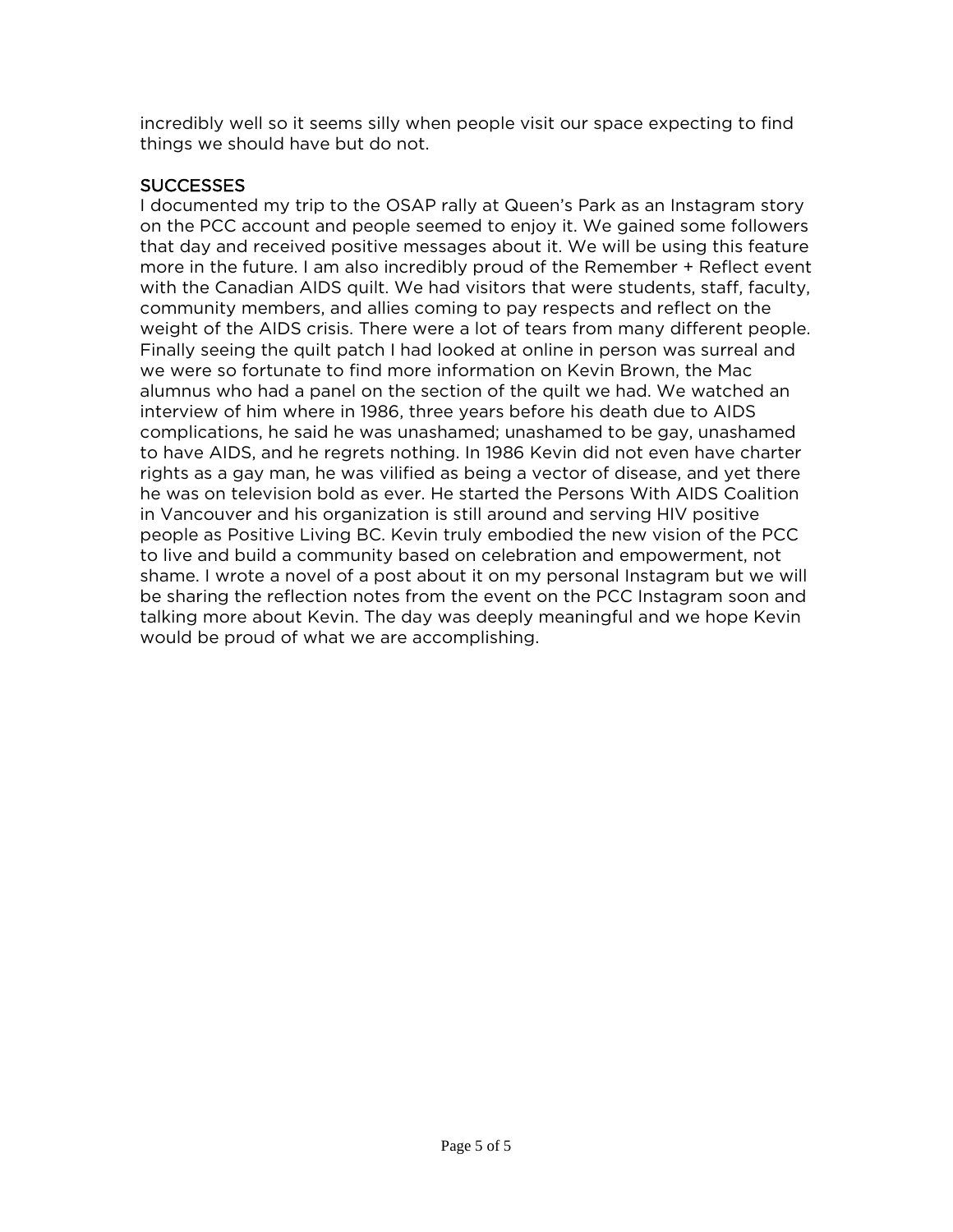

REPORT From the office of the… Student Community Support **Network** 

| TO:      | Members of the Executive Board |
|----------|--------------------------------|
| FROM:    | Rohan Lohana                   |
| SUBJECT: | <b>SCSN Report 6</b>           |
| DATE:    | January 29, 2019               |

### YEARPLAN UPDATE

The Student Community Support Network has been working on various events and campaign over the month of January. Since the past report, SCSN already did a House Hunt event in collaboration with FYC this January and the Community Ambassador applications are live right now! However, most of the January was spend planning events for the upcoming months.

### SERVICE USAGE

Since the week of November 28<sup>th</sup>, our Facebook Activity has shown significant rise in outreach due to the promotion of the Community Connector Application and the House Hunt Event. In the last 28 days, we have reached out to 928 people with 20 new likes, in comparison to the last year promo, the outreach is still low as it was 4,385 but the likes showed a significant increase from 19 new likes around this time last year.

The SCSN Facebook page stands at 1,162 likes, and it's outreach is expected to increase once the promotion for Skating Night and the Farmer's Market Event is out.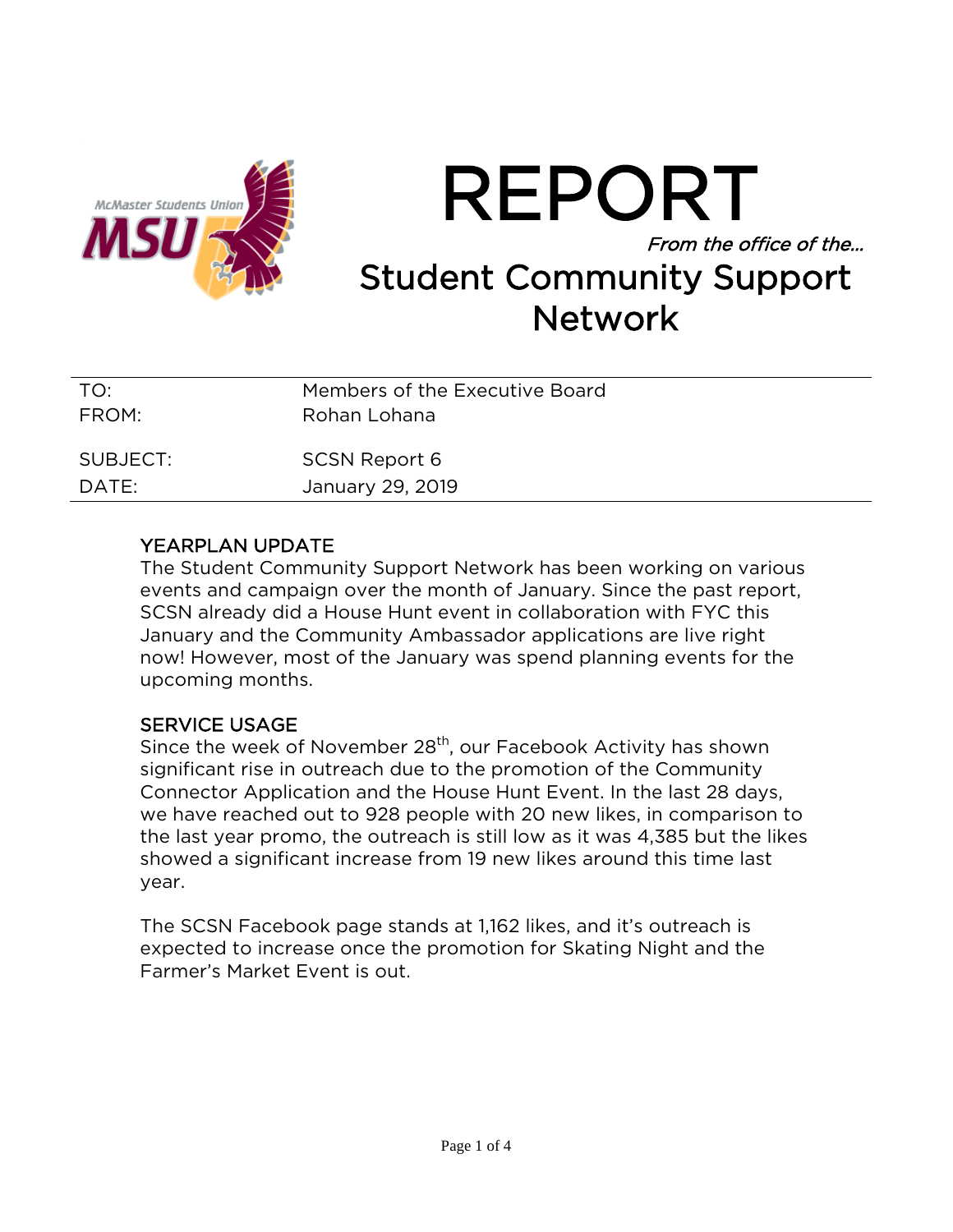| $\overline{i}$<br><b>Actions on Page</b><br>January 1 - January 28  | $\overline{i}$<br>Page Views<br>January 1 - January 28    | <b>Page Previews</b><br>$\mathbf{i}$<br>January 1 - January 28     |
|---------------------------------------------------------------------|-----------------------------------------------------------|--------------------------------------------------------------------|
| 田田田田                                                                | 168<br>Total Page Views ▲ 32%                             | 24<br>Page Previews <b>4380%</b>                                   |
| We have insufficient data to show for<br>the selected time period.  |                                                           |                                                                    |
| Page Likes<br>$\mathbf{i}$<br>January 1 - January 28                | Post Reach<br>$\mathbf{i}$<br>January 1 - January 28      | Recommendations<br>January 1 - January 28                          |
| 20<br>Page Likes ▲100%                                              | 928<br>People Reached ▲1189%                              |                                                                    |
|                                                                     |                                                           | We have insufficient data to show for<br>the selected time period. |
| $\overline{i}$<br><b>Post Engagements</b><br>January 1 - January 28 | <b>Videos</b><br>$\overline{i}$<br>January 1 - January 28 | <b>Page Followers</b><br>$\mathbf{i}$<br>January 1 - January 28    |
| 147<br>Post Engagement ▲950%                                        | 4<br>Total Video Views ▲33%                               | 20<br>Page Followers ▲100%                                         |
|                                                                     |                                                           |                                                                    |

### PAST EVENTS, PROJECTS & ACTIVITIES - Housing Awareness Bootcamp

o This event was mostly aimed to cater first year's to help them find housing for the upcoming year. FYC was responsible for booking the rooms in Hedden Hall and Mary Keyes and booking the projector. SCSN was responsible for providing the poster, snacks from Union Market and information material for the event. However, the attendance of the event was low due to multiple clash with Rez Events. To make up for lower attendance, up to 200 doorhangers and info cards regarding Tenant Rights and House Hunting were distributed.

### - Community Ambassador Application

o After long first semester of re-hiring + modifications to the Community Ambassador JD, the application is finally out! SCSN worked with the underground to get the posters.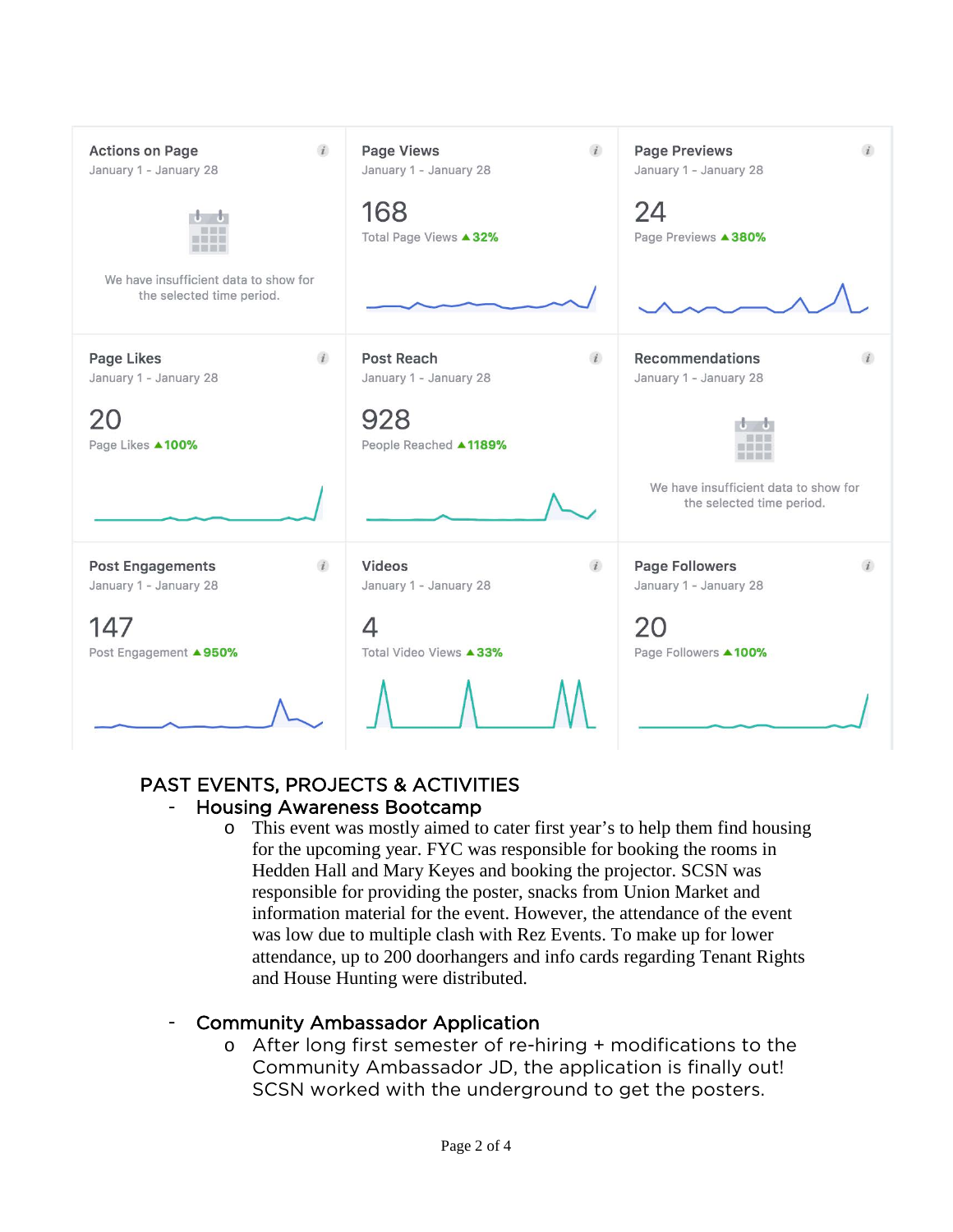However, there is still lack of community ambassador application. In order to increase the application turnout, we are going to boost the post and do a "Tag Your Friend" contest on the SCSN facebook page with \$25 campus store gift card for the winner. Also, we are planning to boost the hiring post with the help of Michael Wooder to increase student outreach.

### UPCOMING EVENTS, PROJECTS & ACTIVITIES

### Discover Your City - Hamilton Version

- o This event is going to be split over two different days. First event will be held on Feb 6 from 3-6PM, which will be a tour to Farmer's Market, which will give McMaster Students an opportunity to explore Hamilton Downtown. SCSN reached out to Farmer's Market to get potential sponsors for the event who would be able to provide food samples and promotions to the students. There are number of vendors who are interested in providing food samples, which would be a great way to attract more students to the event.
- o Second event will be held after reading week, where McMaster students will be taken to different exhibitions in Art Gallery Hamilton. McMaster students usually get free admission to the AGH, so we are planning to book a bus and take McMaster students to the exhibition. The event is going to be 3 hours long from 3-6PM.

### - Annual Maroons Skating Night

o This event is going to take place in collaboration with MSU Maroon. It will be held on Feb 11, at Pier 8. Students will be provided, free snacks, skates and board games. SCSN is responsible for providing promotion material, filling out EOHSS, and getting snacks for the students. Whereas Maroons are responsible for the providing free skates (upto 40) and promo the event.

### VOLUNTEERS

SCSN Core Executives are doing an amazing job of working in tandem as a team and meeting the deadlines for the events. Hopefully, we will get to see some new faces after the Community Ambassador Hiring is done.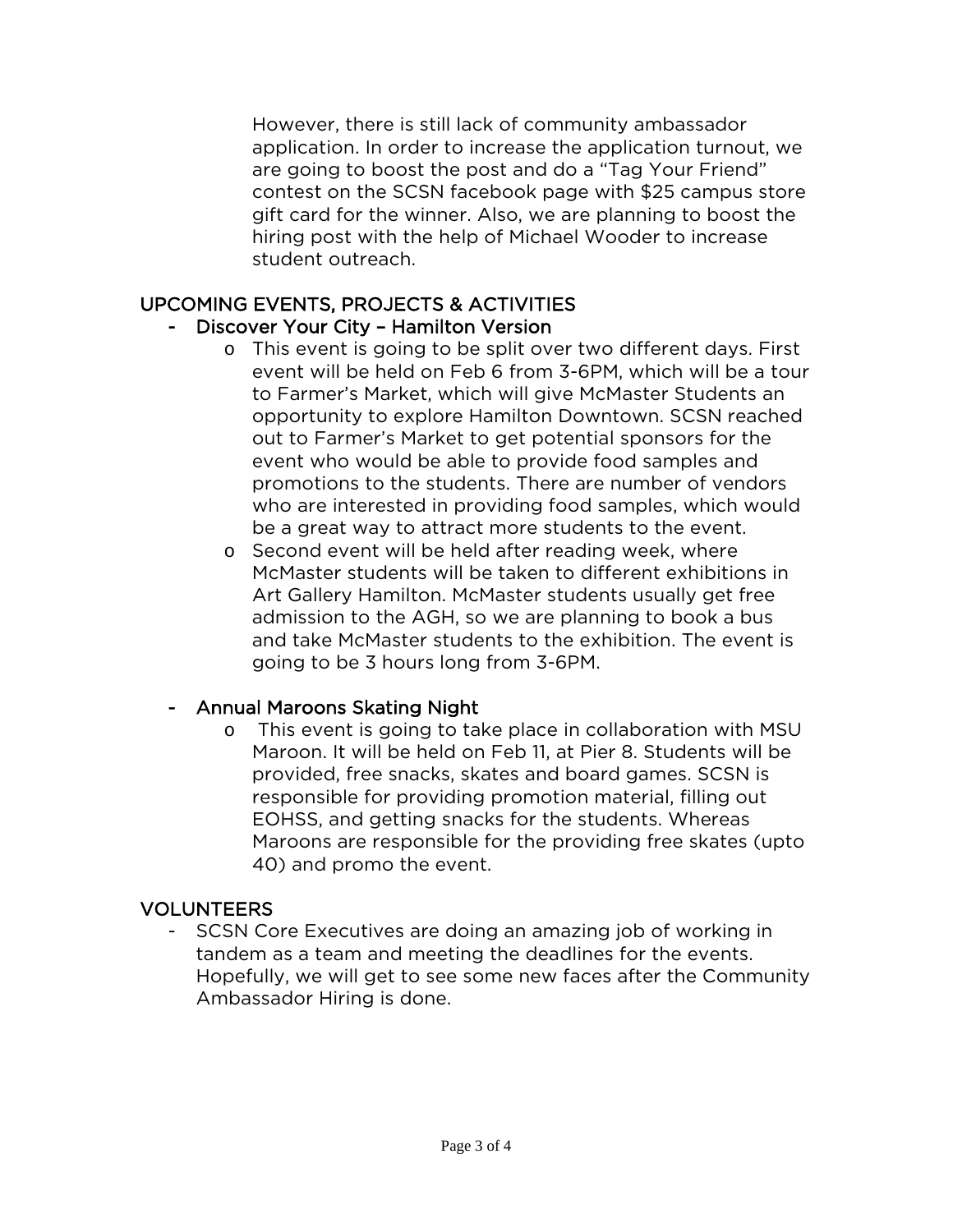## BUDGET

| ACCOUNT<br>CODE | <b>ITEM</b>                                                  | <i>BUDGET /</i><br>COST |
|-----------------|--------------------------------------------------------------|-------------------------|
|                 |                                                              |                         |
| 6102-<br>0306   | TOTAL SPENT IN LINE                                          | 41.68                   |
|                 | <b>REMAINING IN LINE</b>                                     | 1450                    |
|                 |                                                              |                         |
|                 |                                                              |                         |
| 6501-<br>0306   | <b>TOTAL SPENT IN LINE</b>                                   | \$1221.97               |
|                 | <b>REMAINING IN LINE</b>                                     | 1778.03                 |
|                 |                                                              |                         |
|                 | TOTAL SPENT IN LINE                                          |                         |
|                 | <b>REMAINING IN LINE</b>                                     |                         |
|                 |                                                              |                         |
|                 |                                                              |                         |
|                 | TOTAL SPENT IN LINE                                          | Ω                       |
|                 | <b>REMAINING IN LINE</b>                                     |                         |
|                 | TOTALS                                                       |                         |
|                 | TOTAL BUDGETED DISCRETIONARY SPENDING                        | 4500                    |
|                 | TOTAL ACTUAL DISCRETIONARY SPENDING                          | 1263.65                 |
|                 | <b>REMAINING DISCRETIONARY SPENDING</b>                      | 3,236.35                |
|                 | Since last month, most of the budget was spent on the Annual |                         |

House Hunt campaign, where SCSN was took care of the promotion material from underground and snacks from underground.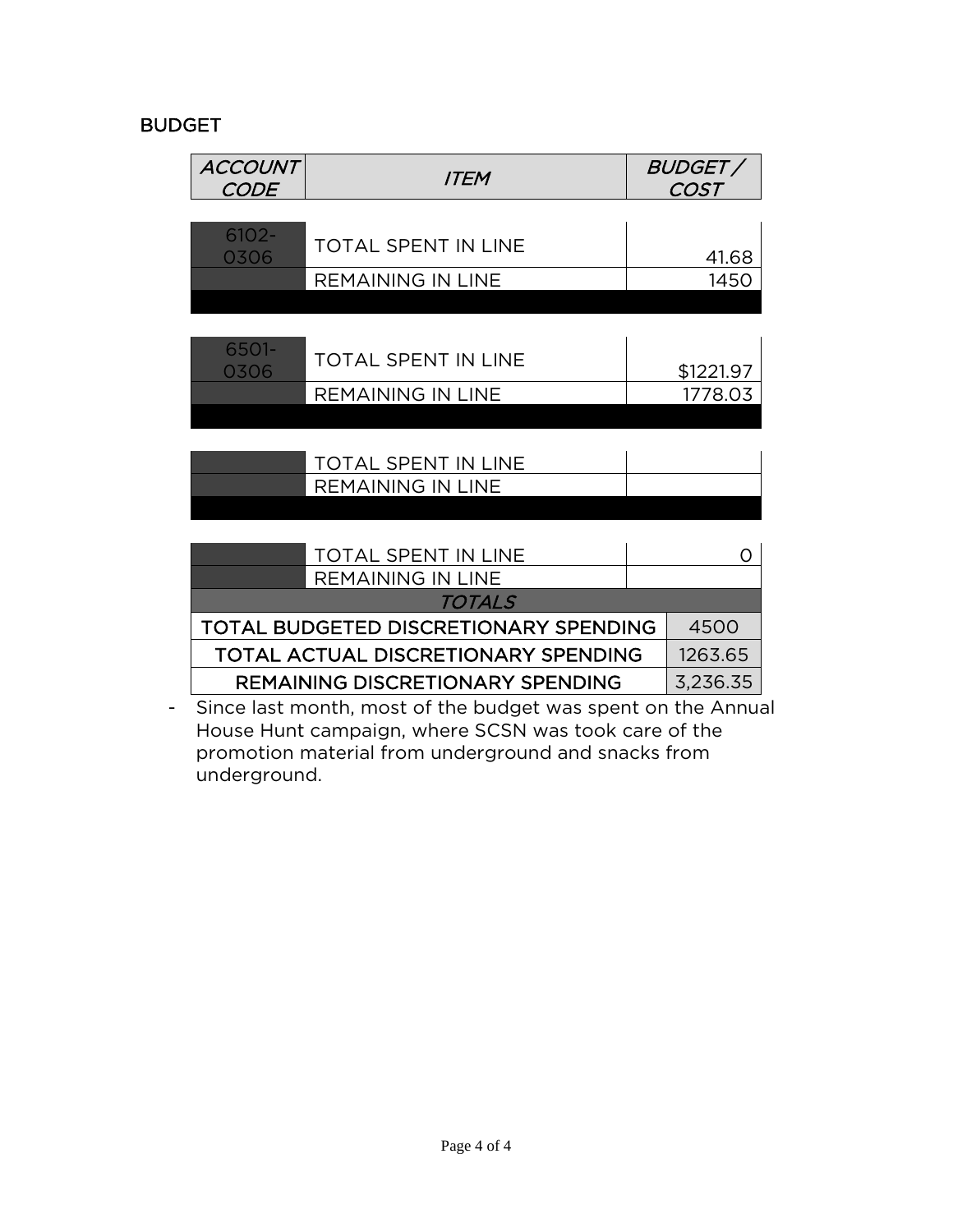

MEMO From the office of the… Vice-President (Finance) & CFO

| TO:      | <b>Executive Board</b>      |
|----------|-----------------------------|
| FROM:    | Vice President (Finance)    |
| SUBJECT: | Capital Expenditure - AVTEK |
| DATE:    | January 30, 2019            |

### Members of the EB,

The following is a request for the allocation and expenditure of capital funds outside of the approved 2018-19 capital budget.

At the last SRA meeting in November, an incident occurred in advance of the meeting which damaged the audio equipment that AVTek was using to livestream. As the projection screen was lowering, the screen knocked over one of the artificial plants, which then fell on one of the AVTek cameras and the audio console. The camera suffered only cosmetic damage, however the audio console suffered substantial damage which has hindered it's effectiveness. As such, we need to purchase a new audio microphone mixing console.

To repair the console, It would have to be sent to a supplier in the states, and they have indicated that this would take upwards of 4 months. During this time, AVTek would need to rent a new console from a local company. The cost of this rental from January-June was quoted by Long & McQuade to be \$1,768.45. This cost would be added to the repair costs.

To replace the console, Long & McQuade has quoted us at \$2,371.87. As such, I am recommending that Executive Board vote to allocate and expend \$2,500 to replace the console.

In normal circumstances, AVTek would charge the client for a replacement console, however as this damage was caused by the SRA, the cost is internal to the MSU.

If you have any questions, please do not hesitate to let me know. I look forward to our discussion. Sincerely,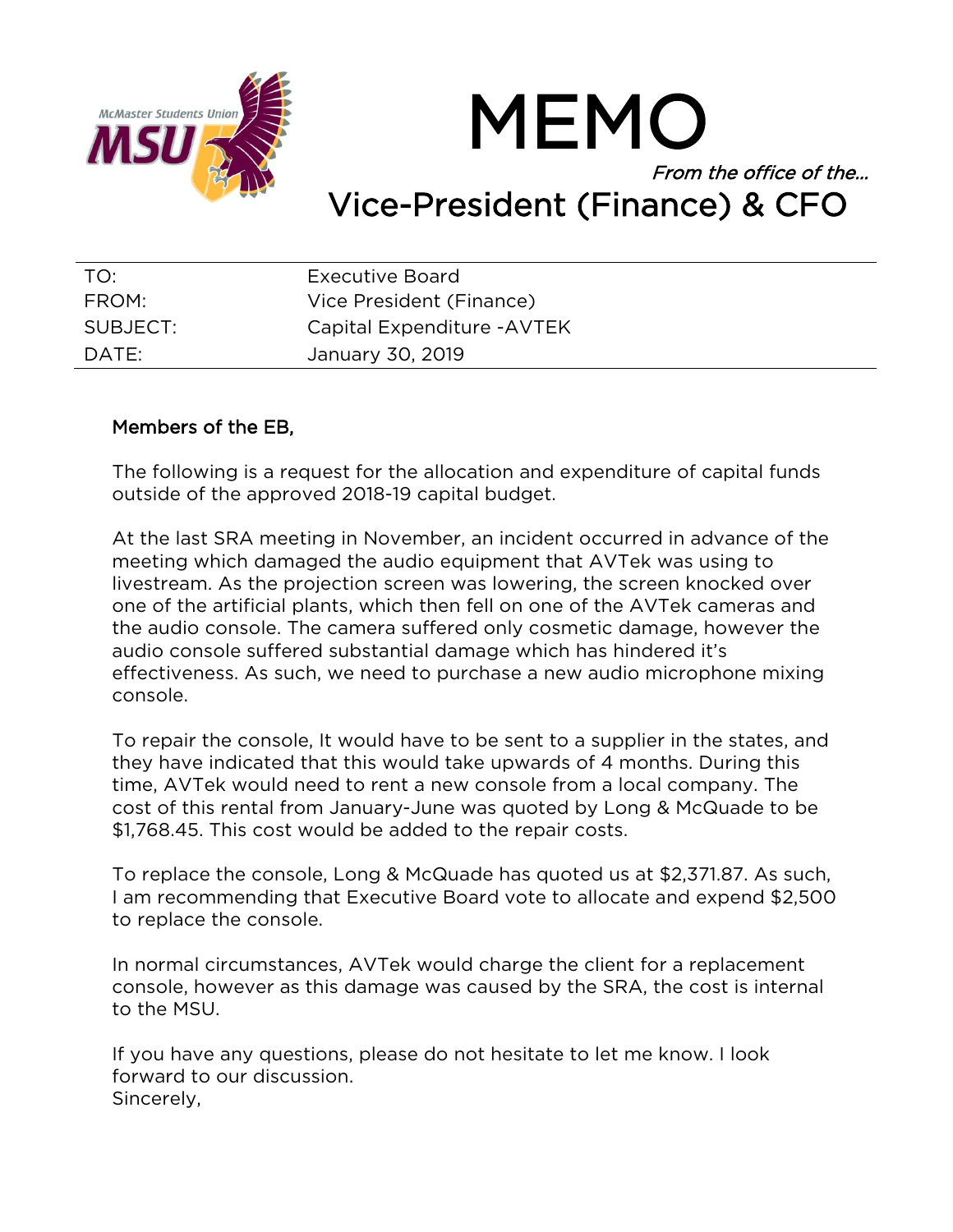Scott Robinson Vice President (Finance) [vpfinance@msu.mcmaster.ca](mailto:vpfinance@msu.mcmaster.ca)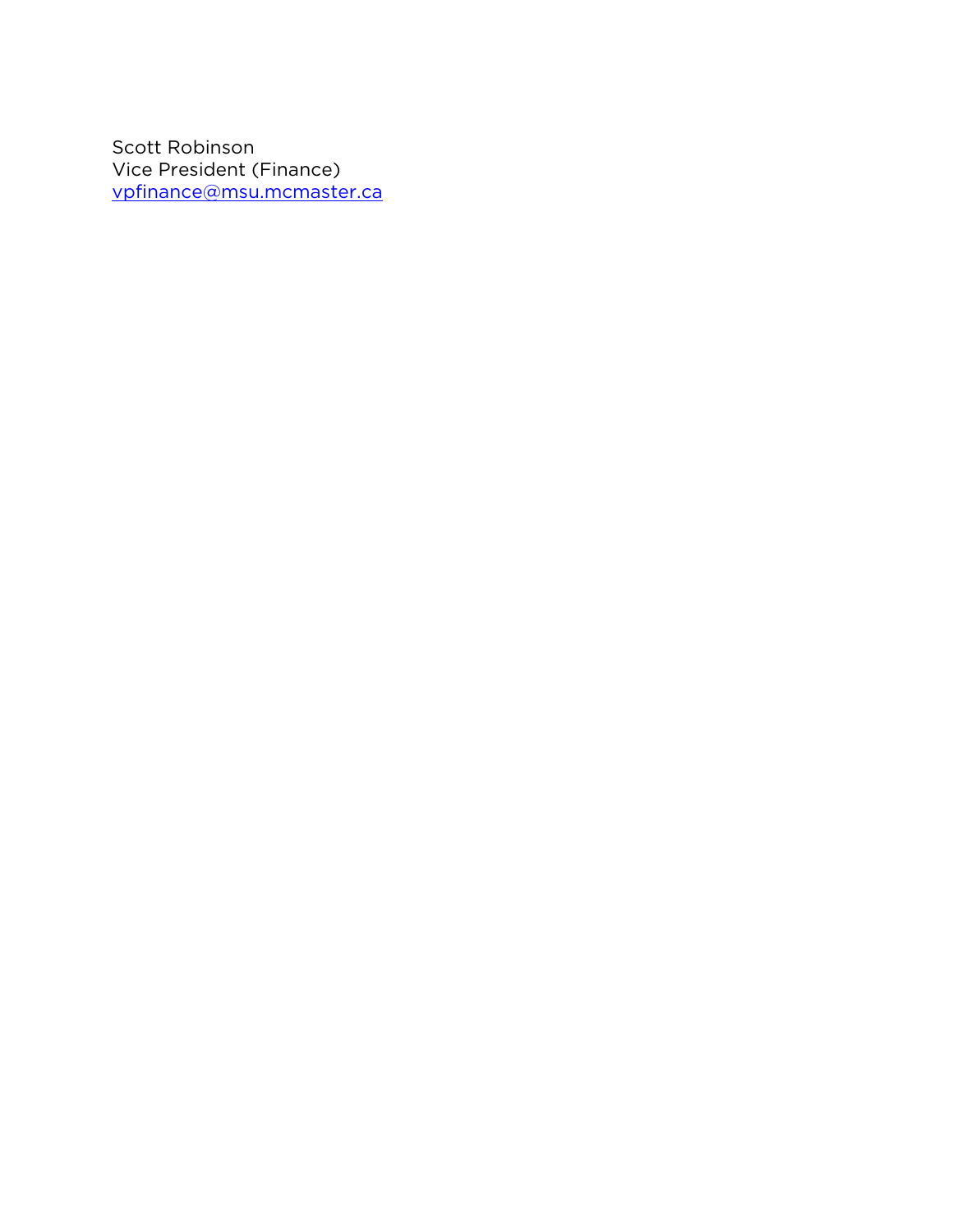# LONG & MCQUADE MUSICAL INSTRUMENTS LTD.<br>3180 MAINWAY DRIVE<br>Burlington, On L7M1A5 905-319-3330

### Q U O T A T I O N<br>\*\*\*\*\*\*\*\*\*\*\*\*\*\*\*\*\*\*\*\*\*\*

| PRODUCT #   | DESCRIPTION           | OTY  | <b>EACH</b> | TOTAL    |
|-------------|-----------------------|------|-------------|----------|
|             |                       | ---- |             |          |
| X32 COMPACT | BEHRINGER X32 COMPACT |      | 2,099.00    | 2,099.00 |

X32 COMPACT

| This Ouote expires in 30 days            | SUB TOTAL      | 2,099.00 |
|------------------------------------------|----------------|----------|
|                                          | ELEC HAND. FEE | 0.00     |
| Thanks for your interest in our products | HST            | 272.87   |
|                                          | TOTAL          | 2,371.87 |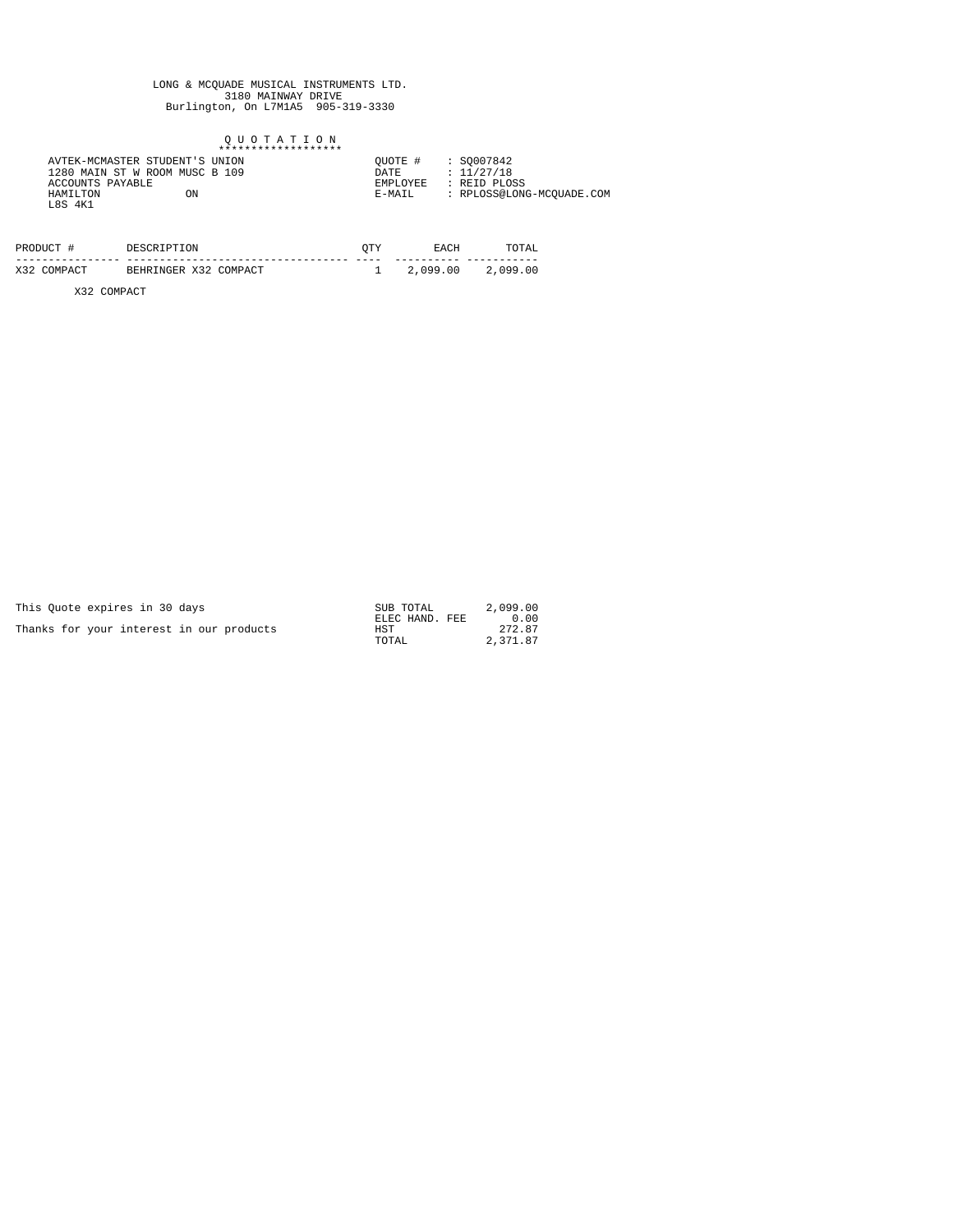



| TO:      | Members of the Executive Board            |
|----------|-------------------------------------------|
| FROM:    | Alexandrea Johnston, Associate VP Finance |
| SUBJECT: | Sponsorship and Donations Meeting #4      |
| DATE:    | January 30, 2019                          |

Dear members of the Executive Board,

The Sponsorship and Donations Committee met on Thursday January 24<sup>th</sup>, 2019 to discuss requests submitted for Sponsorship and Donations. Voting members were able to provide their input on the allocation of funding for these applications. In this meeting, the decisions were as follows:

- 1. A total \$750 to be donated to support students in attending the Engineers Without Boarders Conference. We received 14 applications for this conference and in adherence to the Operating Policy we are capped at \$750 total. As such, the \$750 will be split equally and each student will be given \$53.57. The students are: Mohammad Abdulhussain, Maryam Sohail, Ayza Alam, Annika Yardy, Shunmathi Shanmugam, Ashvin Sharma, Sa'ida Shdaifat, Alexii Hernandez, Mehedi Newaz Khan, Jessie Liang, Mohammad Haque, Paul Tran, Juan Ortiz, Neha Shaikh.
- 2. A donation of \$250 to Shwetha Kamath to support them with the costs for the HOSA conference.
- 3. A donation of \$250 to Vaishna Kumaran to support them with their trip to Iceland this summer for course.
- 4. A \$250 donation to Jonathan Jin to support them with their summer research in Zurich, Switzerland.
- 5. A \$250 donation Jivitesh Wadhwa to support them with their trip for the Canadian Allstar Cricket Team.
- 6. A \$250 donation Sammie Dillon to support them with their trip to Peru with Global Vision.
- 7. A \$100 donation to Smart Steps to assist them with their end of the year thank you for their tutors.
- 8. A \$200 donation to MIREx to assist with any outstanding costs. Unfortunately, the committee was unable to meet in advance of their conference to consider any sponsorship so the committee felt a donation was appropriate.
- 9. A \$100 sponsorship to Student Starts conference in May 2019. In return, the MSU will receive their logo on attendee's t-shirts, all website and promotional materials and mentioned during ceremonies.